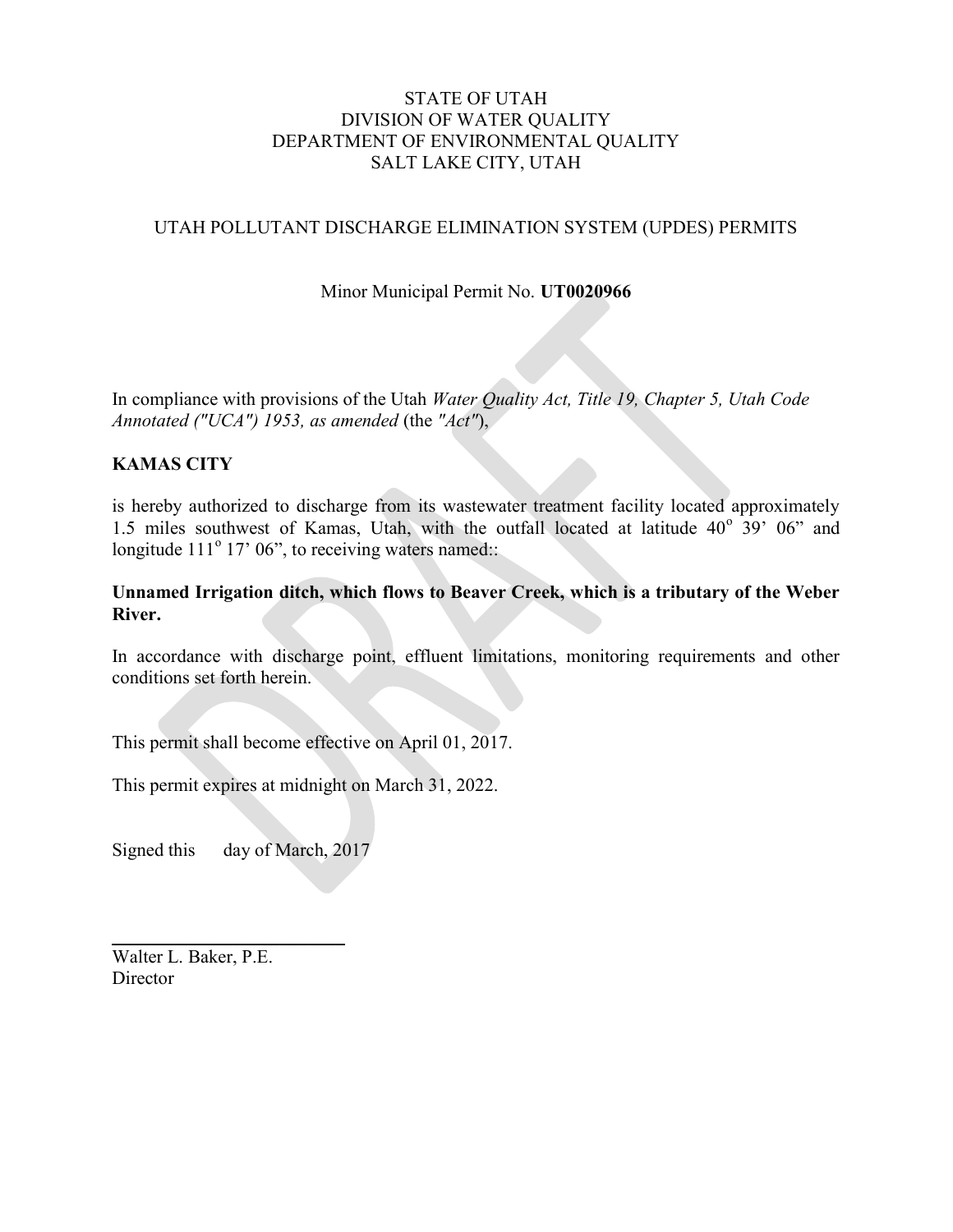## **PART I DISCHARGE PERMIT NO. UT0020966**

Table of Contents

| Outline |                                                                |             |
|---------|----------------------------------------------------------------|-------------|
|         |                                                                | Page Number |
|         |                                                                |             |
|         |                                                                |             |
|         |                                                                |             |
|         |                                                                |             |
|         |                                                                |             |
|         |                                                                |             |
|         | III. MONITORING, RECORDING & GENERAL REPORTING REQUIREMENTS 11 |             |
|         |                                                                |             |
|         |                                                                |             |
|         |                                                                |             |
|         |                                                                |             |
|         |                                                                |             |
|         |                                                                |             |
|         |                                                                |             |
|         |                                                                |             |
|         |                                                                |             |
|         |                                                                |             |
|         |                                                                |             |
|         |                                                                |             |
|         |                                                                |             |
|         |                                                                |             |
|         |                                                                |             |
|         |                                                                |             |
|         |                                                                |             |
|         |                                                                |             |
|         |                                                                |             |
|         |                                                                |             |
|         |                                                                |             |
|         |                                                                |             |
|         |                                                                |             |
|         |                                                                |             |
|         |                                                                |             |
|         |                                                                |             |
|         |                                                                |             |
|         |                                                                |             |
|         |                                                                |             |
|         |                                                                |             |
|         |                                                                |             |
|         |                                                                |             |
|         |                                                                |             |
|         |                                                                |             |
|         |                                                                |             |
|         |                                                                |             |
|         |                                                                |             |
|         |                                                                |             |
|         |                                                                |             |
|         |                                                                |             |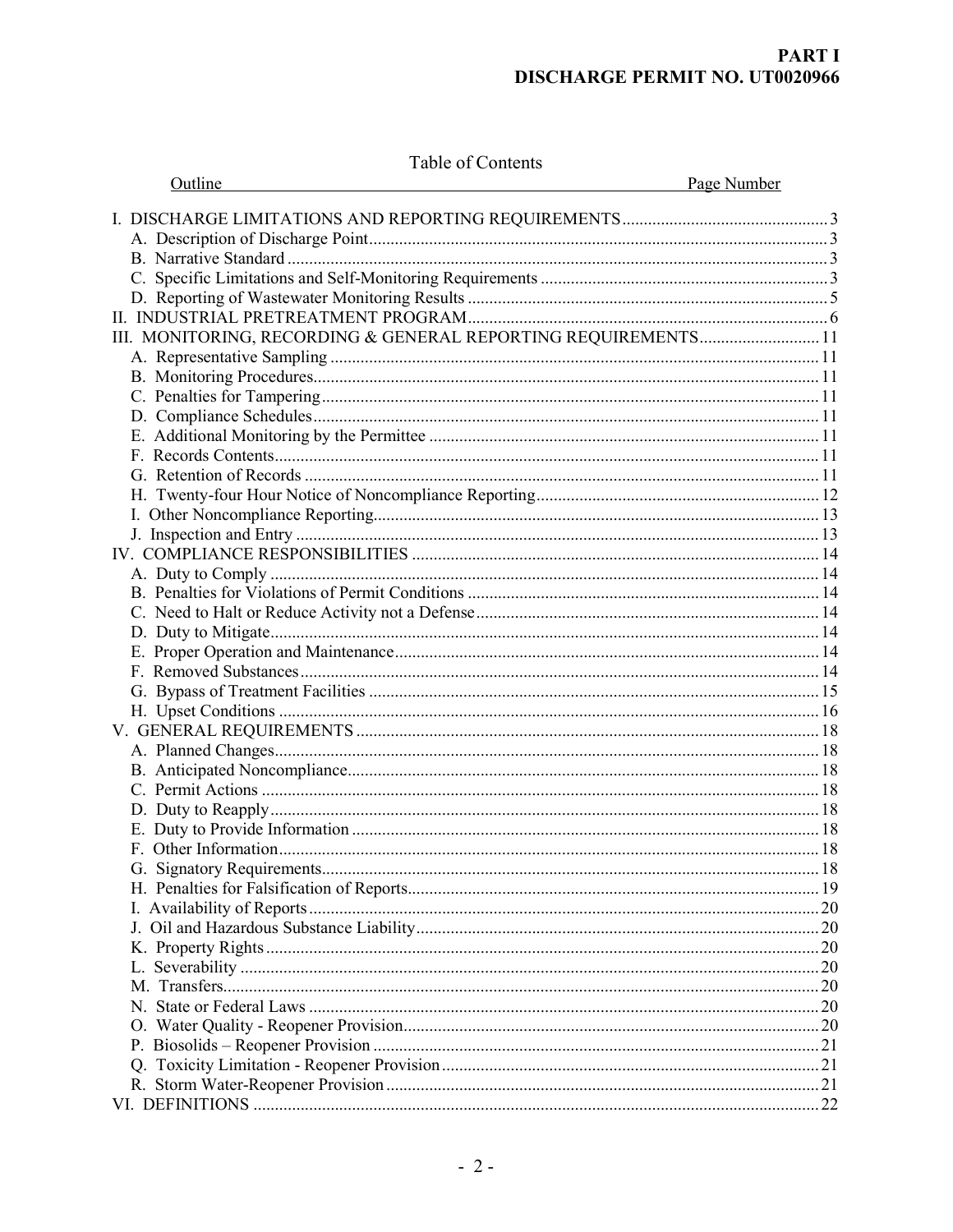# I. DISCHARGE LIMITATIONS AND REPORTING REQUIREMENTS

A. Description of Discharge Point. The authorization to discharge wastewater provided under this part is limited to those outfalls specifically designated below as discharge locations. Discharges at any location not authorized under a UPDES permit are violations of the Act and may be subject to penalties under the Act. Knowingly discharging from an unauthorized location or failing to report an unauthorized discharge may be subject to criminal penalties as provided under the Act.

| <b>Outfall Number</b> | Location of Discharge Point:                        |  |  |  |
|-----------------------|-----------------------------------------------------|--|--|--|
| 001                   | A 16" channel following ultraviolet light           |  |  |  |
|                       | disinfection. At latitude 40 $^{\circ}$ 39' 06" and |  |  |  |
|                       | longitude $111^{\circ}$ 17' 06" which discharges    |  |  |  |
|                       | through a 10" underground pipe to an                |  |  |  |
|                       | unnamed irrigation ditch.                           |  |  |  |

- B. Narrative Standard. It shall be unlawful, and a violation of this permit, for the permittee to discharge or place any waste or other substance in such a way as will be or may become offensive such as unnatural deposits, floating debris, oil, scum, or other nuisances such as color, odor or taste, or cause conditions which produce undesirable aquatic life or which produce objectionable tastes in edible aquatic organisms; or result in concentrations or combinations of substances which produce undesirable physiological responses in desirable resident fish, or other desirable aquatic life, or undesirable human health effects, as determined by a bioassay or other tests performed in accordance with standard procedures.
- C. Specific Limitations and Self-Monitoring Requirements.
	- 1. Effective immediately and lasting the duration of this permit, the permittee is authorized to discharge from Outfall 001. Such discharges shall be limited and monitored by the permittee as specified below:

|                                  | Effluent Limitations and Sampling Frequency a/ |                       |                  |                  |                     |                |
|----------------------------------|------------------------------------------------|-----------------------|------------------|------------------|---------------------|----------------|
| Parameter                        | Maximum<br>Monthly<br>Avg                      | Maximum<br>Weekly Avg | Daily<br>Minimum | Daily<br>Maximum | Sample<br>Frequency | Sample<br>Type |
| Flow, MGD b/ c/                  | NA.                                            | NA                    | NA.              | 1.0              | Continuous          | Recorder       |
| $BOD_5$ , mg/L,<br>Influent $d/$ | <b>NA</b>                                      | NA                    | <b>NA</b>        | <b>NA</b>        | Monthly             | Grab           |
| $BOD_5$ , mg/L,<br>Effluent d/   | 45                                             | 65                    | <b>NA</b>        | NA               | Monthly             | Grab           |
| $BOD_5$ Min. %<br>Removal        | 65                                             | NA                    | NA               | NA               | Monthly             | Grab           |
| TSS, mg/L,<br>Influent d/        | <b>NA</b>                                      | NA                    | NA               | <b>NA</b>        | Monthly             | Grab           |
| TSS, mg/L,<br>Effluent d/        | 45                                             | 65                    | <b>NA</b>        | <b>NA</b>        | Monthly             | Grab           |
| TSS Min. %<br>Removal            | 65                                             | NA                    | <b>NA</b>        | <b>NA</b>        | Monthly             | Grab           |
| $E.$ coli, No./100mL             | 126                                            | 157                   | NA.              | <b>NA</b>        | Monthly             | Grab           |
| $TRC$ , $mg/L$<br>e/             | NA                                             | NA                    | NA               | 0.047            | Daily               | Grab           |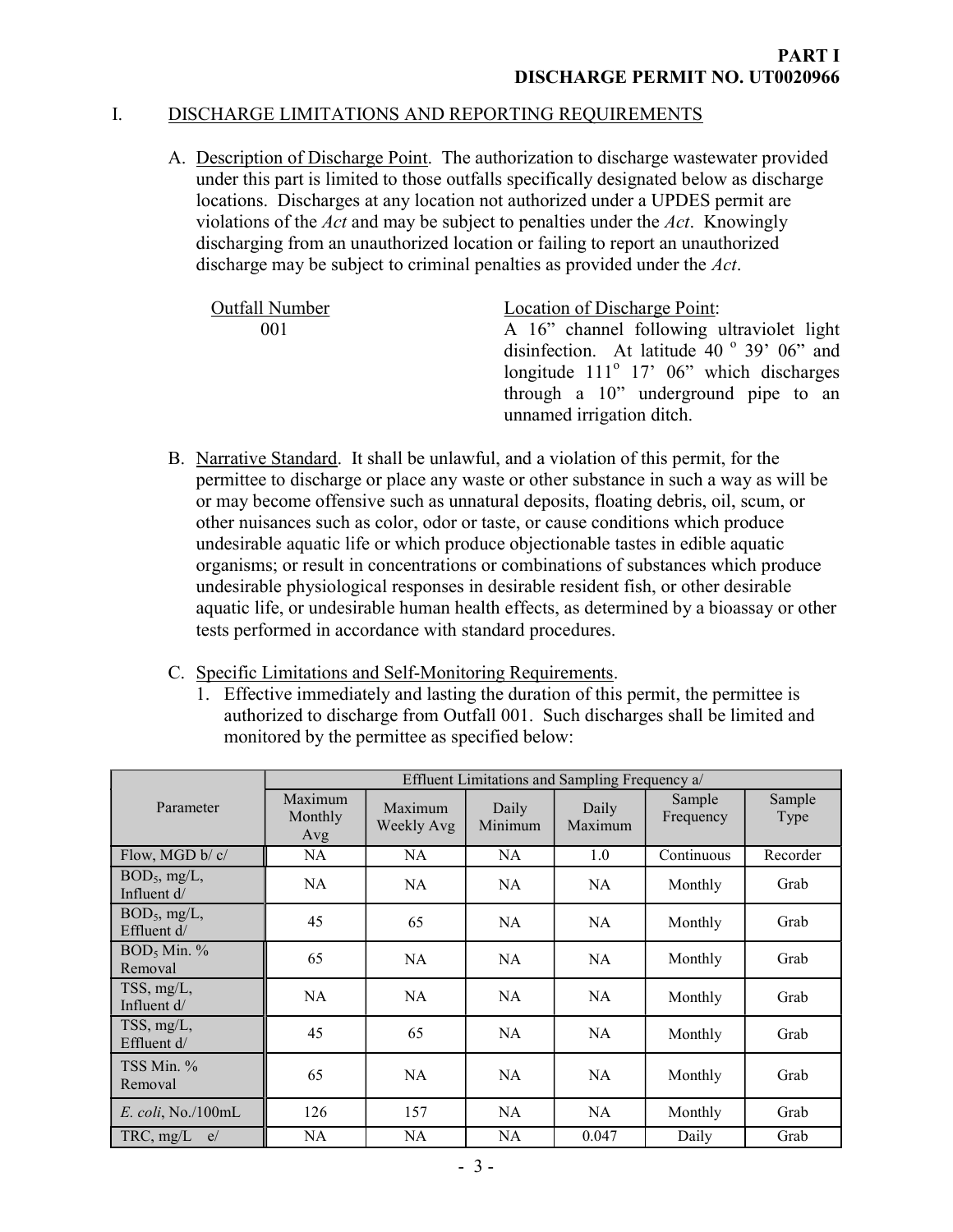PART I

DISCHARGE PERMIT NO. UT0020066

| DISCHARGE I ERNIH 190. U 19929799               |           |           |           |           |                                                     |             |
|-------------------------------------------------|-----------|-----------|-----------|-----------|-----------------------------------------------------|-------------|
| DO, mg/L                                        | NA        | <b>NA</b> | 5.5       | NA        | Monthly                                             | Grab        |
| Oil and Grease, mg/L<br>f/                      | <b>NA</b> | <b>NA</b> | <b>NA</b> | Visual/10 | Monthly                                             | Visual/Grab |
| pH, Standard Units                              | NA        | NA        | 6.5       | 9.0       | Weekly                                              | Grab        |
| Total Phosphorus,<br>Influent mg/L              | <b>NA</b> | NA        | <b>NA</b> | <b>NA</b> | Monthly                                             | Composite   |
| Total Phosphorus,<br>Effluent mg/L $g/\dot{v}$  | <b>NA</b> | <b>NA</b> | <b>NA</b> | <b>NA</b> | Monthly                                             | Composite   |
| Total Nitrogen,<br>Effluent mg/L h/ i/          | <b>NA</b> | <b>NA</b> | <b>NA</b> | <b>NA</b> | Monthly                                             | Grab        |
| Total Kjeldahl<br>Nitrogen, Influent<br>mg/L b/ | <b>NA</b> | NA        | NA        | NA        | Monthly                                             | Composite   |
| Total Kjeldahl<br>Nitrogen, Effluent<br>mg/L b/ | NA        | <b>NA</b> | NA        | <b>NA</b> | Monthly                                             | Composite   |
| Orthophosphate,<br>mg/L                         | <b>NA</b> | <b>NA</b> | <b>NA</b> | <b>NA</b> | Monthly                                             | Composite   |
| Ammonia, mg/L i/                                |           |           |           |           |                                                     |             |
| Summer (July-<br>September)                     | <b>NA</b> | <b>NA</b> | <b>NA</b> | 6.0       | Monthly                                             | Grab        |
| Spring, Fall (Apr-<br>June, Oct-Dec)            | <b>NA</b> | <b>NA</b> | <b>NA</b> | 3.5       | Monthly                                             | Grab        |
| Winter (Jan-Mar)                                | NA        | NA        | NA        | 5.1       | Monthly                                             | Grab        |
| Nitrate-Nitrite, mg/L                           | NA        | NA        | NA        | NA        | Monthly                                             | Composite   |
| Metals, $\mu g/L j/$                            | NA        | NA.       | NA        | NA        | Semi-<br>Annually                                   | Composite   |
| Organic Toxics,<br>$mg/L$ k/                    | <b>NA</b> | <b>NA</b> | <b>NA</b> | <b>NA</b> | $1st$ , 3 <sup>rd</sup> and<br>5 <sup>th</sup> Year | Grab        |

a/ See Definitions, Part VI, for definition of terms.

- $b$  Flow measurements of influent/effluent volume shall be made in such a manner that the permittee can affirmatively demonstrate that representative values are being obtained.
- $\frac{c}{d}$  If the rate of discharge is controlled, the rate and duration of discharge shall be reported.<br>d/ In addition to monitoring the final discharge, influent samples shall be taken and anal
- In addition to monitoring the final discharge, influent samples shall be taken and analyzed for this constituent at the same frequency as required for this constituent in the discharge.
- e/ TRC will only be required to be sampled if the UV system is not being used for disinfection.
- $f$  Visual monitoring will be conducted monthly for oil and grease sheen. If sheen is observed, then a grab sample shall be taken and shall not exceed 10 mg/L.
- g/ Total phosphorus is limited by the 2014 Rockport Reservoir and Echo Reservoir TMDL to 277 kg (609 lbs.) during the summer and 554 kg (1,218 lbs.) annually.
- h/ Total nitrogen is limited by the 2014 Rockport Reservoir and Echo Reservoir TMDL to 2,771 kg (6,096 lbs.) during summer and 5,542 kg (12,192 lbs.) annually.
- i/ Final effluent limitations for Outfall 001 will become effective in a future permit in accordance with compliance schedule as found in Part 1.C.2 of the permit.
- j/ One sample should be in Spring/Summer Season and one sample should be in the Fall/Winter Season.
- $k$  The sampling for metals and organic toxics must be on the influent and effluent.
	- NA Not Applicable
		- 2. Compliance Schedule. The permittee shall complete the listed items (below) by the indicated dates.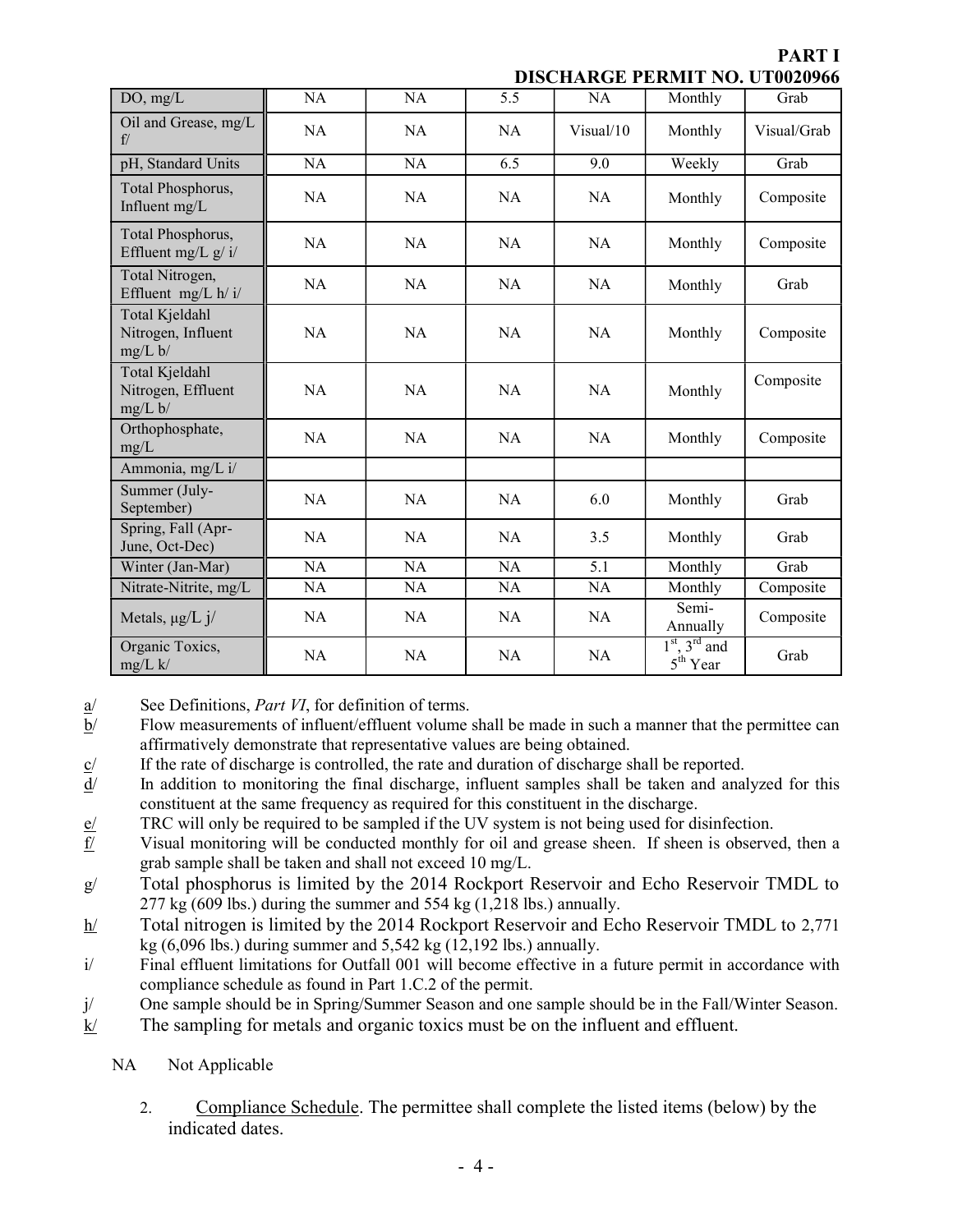- a. By August 1, 2018 Kamas City shall submit for Director approval the Wastewater Master Plan describing in detail the community needs, alternatives considered, pretreatment requirements (if necessary), and plans for financing and implementing the recommended and necessary improvements to the Kamas wastewater treatment.
- b. By February 1, 2020 Kamas City shall submit detailed construction plans and specifications to DWQ to obtain a construction permit.
- c. By February 1, 2021 Kamas City shall commence construction of approved wastewater treatment upgrades as outlined in the DWQ construction permit.
- d. By August 1, 2023 Kamas City shall complete construction of wastewater treatment upgrades and begin startup and optimization of upgraded wastewater treatment processes.
- e. After 6 months from the time construction is complete at the facility, Kamas City shall achieve compliance with all effluent limits prescribed in UPDES Permit # UT0020907. At the end of the compliance period the TP load limits will be  $277 \text{ kg}$  (609 lbs.) during the summer and 554 kg  $(1,218 \text{ lbs.})$ annually. TN limits will be 2,771 kg (6,096 lbs.) during summer and 5,542 kg (12,192 lbs.) annually.
- D. Reporting of Wastewater Monitoring Results. Monitoring results obtained during the previous month shall be summarized for each month and reported on a Discharge Monitoring Report Form (EPA No. 3320-1)<sup>1</sup> or entered into NETDMR, and postmarked or submitted to NETDMR no later than the  $28<sup>th</sup>$  day of the month following the completed reporting period. The first report is due on May 28, 2017. If no discharge occurs during the reporting period, "no discharge" shall be reported. Legible copies of these, and all other reports including whole effluent toxicity (WET) test reports required herein, shall be signed and certified in accordance with the requirements of *Signatory Requirements (see Part VII.G*), and submitted to the Division of Water Quality at the following address:

Department of Environmental Quality Division of Water Quality PO Box 144870 Salt Lake City, Utah 84114-4870

<sup>&</sup>lt;sup>1</sup> Effective January 1, 2017, monitoring results must be submitted using NetDMR unless the permittee has successfully petitioned for an exception.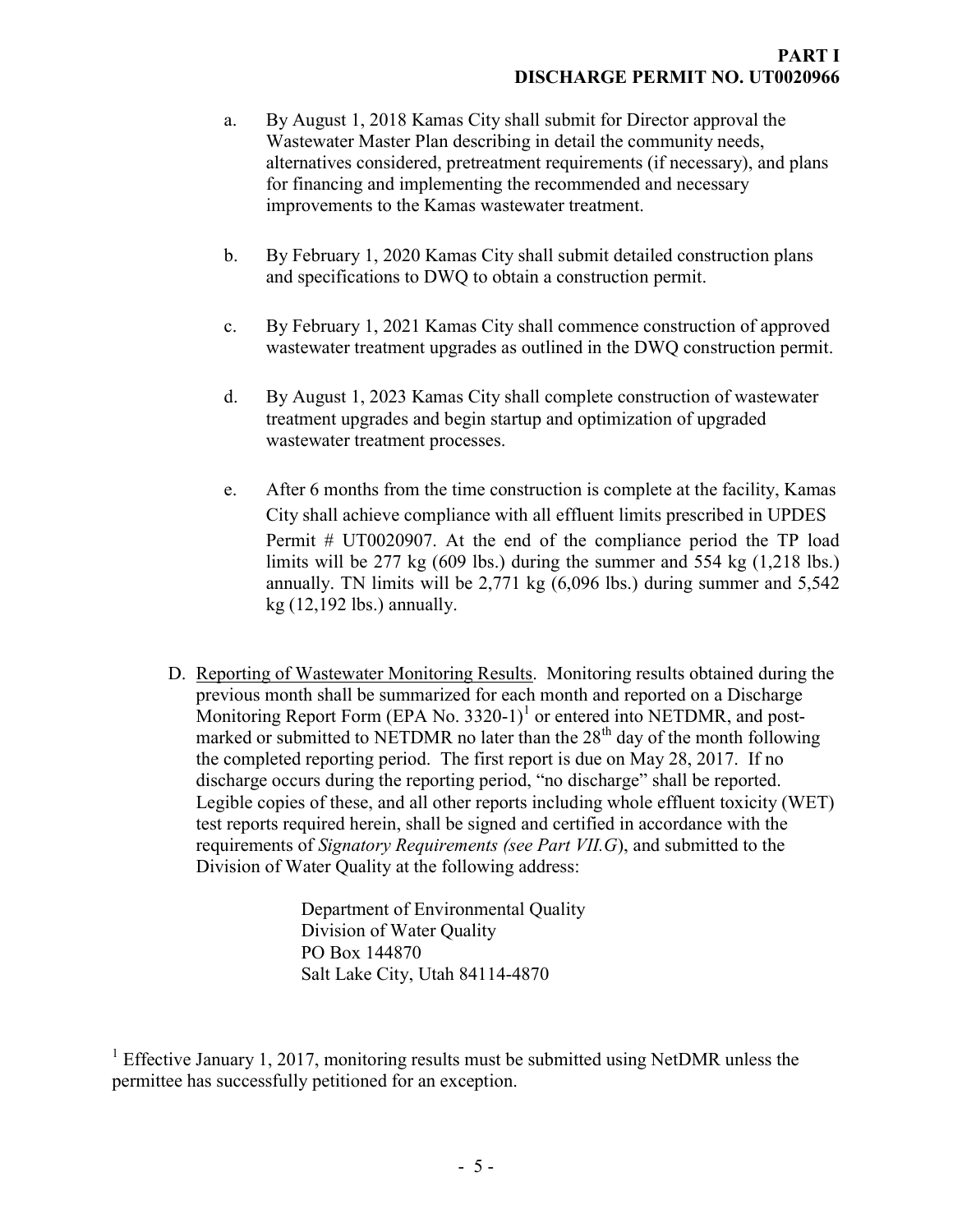#### II. INDUSTRIAL PRETREATMENT PROGRAM

### A. Definitions.

For this section the following definitions shall apply:

- 1. Indirect Discharge means the introduction of pollutants into a POTW from any non-domestic source regulated under section 307 (b), (c) or (d) of the Act.
- 2. Local Limit is defined as a limit designed to prevent pass through and/or interference. And is developed in accordance with 40 CFR 403.5(c).
- 3. Significant industrial user (SIU) is defined as an industrial user discharging to a publicly-owned treatment works (POTW) that satisfies any of the following:
	- a. Has a process wastewater flow of 25,000 gallons or more per average work day;
	- b. Has a flow greater than five percent of the flow carried by the municipal system receiving the waste;
	- c. Is subject to Categorical Pretreatment Standards, or
	- d. Has a reasonable potential for adversely affecting the POTW's operation or for violating any pretreatment standard or requirement.
- 4. User or Industrial User means a source of Indirect Discharge
- B. Self-Monitoring and Reporting Requirements.
	- 1. Because the design capacity of this municipal wastewater treatment facility is less than 5 MGD, the permittee will not be required to develop a State-approved industrial pretreatment program at this time. However, in order to determine if development of an industrial pretreatment program is warranted, the permittee shall conduct an **industrial waste survey**, as described in *Part II.B.1*, and submit it to the Division of Water Quality within sixty (60) calendar days of the effective date of this permit and shall sample and analyze both the influent and effluent twice a year, for the following parameters.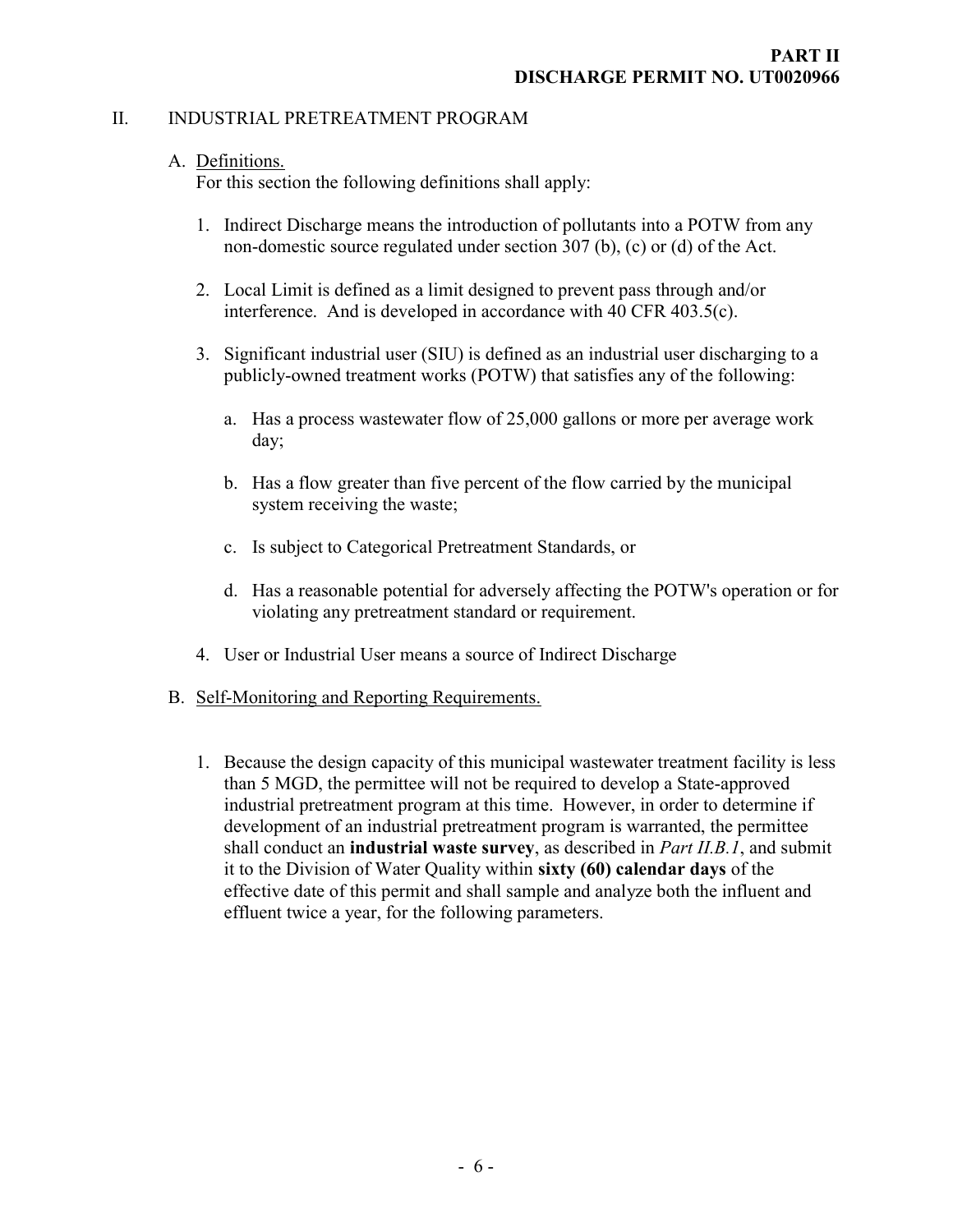| Metals Monitoring for Pretreatment Program |                |            |       |  |  |
|--------------------------------------------|----------------|------------|-------|--|--|
| Parameter                                  | Sample Type    | Frequency  | Units |  |  |
| <b>Total Arsenic</b>                       |                |            |       |  |  |
| <b>Total Cadmium</b>                       |                |            | mg/L  |  |  |
| Total Chromium                             |                |            |       |  |  |
| <b>Total Copper</b>                        |                |            |       |  |  |
| Total Cyanide                              |                |            |       |  |  |
| <b>Total Lead</b>                          |                |            |       |  |  |
| <b>Total Mercury</b>                       | Composite/Grab | 2 X Yearly |       |  |  |
| Total Molybdenum                           |                |            |       |  |  |
| <b>Total Nickel</b>                        |                |            |       |  |  |
| <b>Total Selenium</b>                      |                |            |       |  |  |
| <b>Total Silver</b>                        |                |            |       |  |  |
| Total Zinc                                 |                |            |       |  |  |

The results of these analyses shall be submitted along with the Discharge Monitoring Report (DMR) at the end of that reporting period.

Organic Toxics must be sampled in the  $1<sup>st</sup>$ ,  $3<sup>rd</sup>$ , and  $5<sup>th</sup>$  year of the permit cycle. The sampling must analyze both the influent and effluent for the organic toxics.

## C. Industrial Wastes.

- 1. The "Industrial Waste Survey" as required by Part II.B.1. consists of;
	- a. Identifying each industrial user (IU) and determining if the IU is a signification industrial user (SIU),
	- b. Determination of the qualitative and quantitative characteristics of each discharge, and
	- c. Appropriate production data.
- 2. The IWS must be maintained and updated with IU information as necessary, to ensure that all IUs are properly permitted and/or controlled at all times. Updates must be submitted to the Director sixty (60) days following a change to the IWS.
- 3. Evaluate all significant industrial users at least once every two years to determine if they need to develop a slug prevention plan. If a slug prevention plan is required, the permittee shall notify the Director.
- 4. Notify all significant industrial users of their obligation to comply with applicable requirements under Subtitles C and D of the Resource Conservation and Recovery Act (RCRA).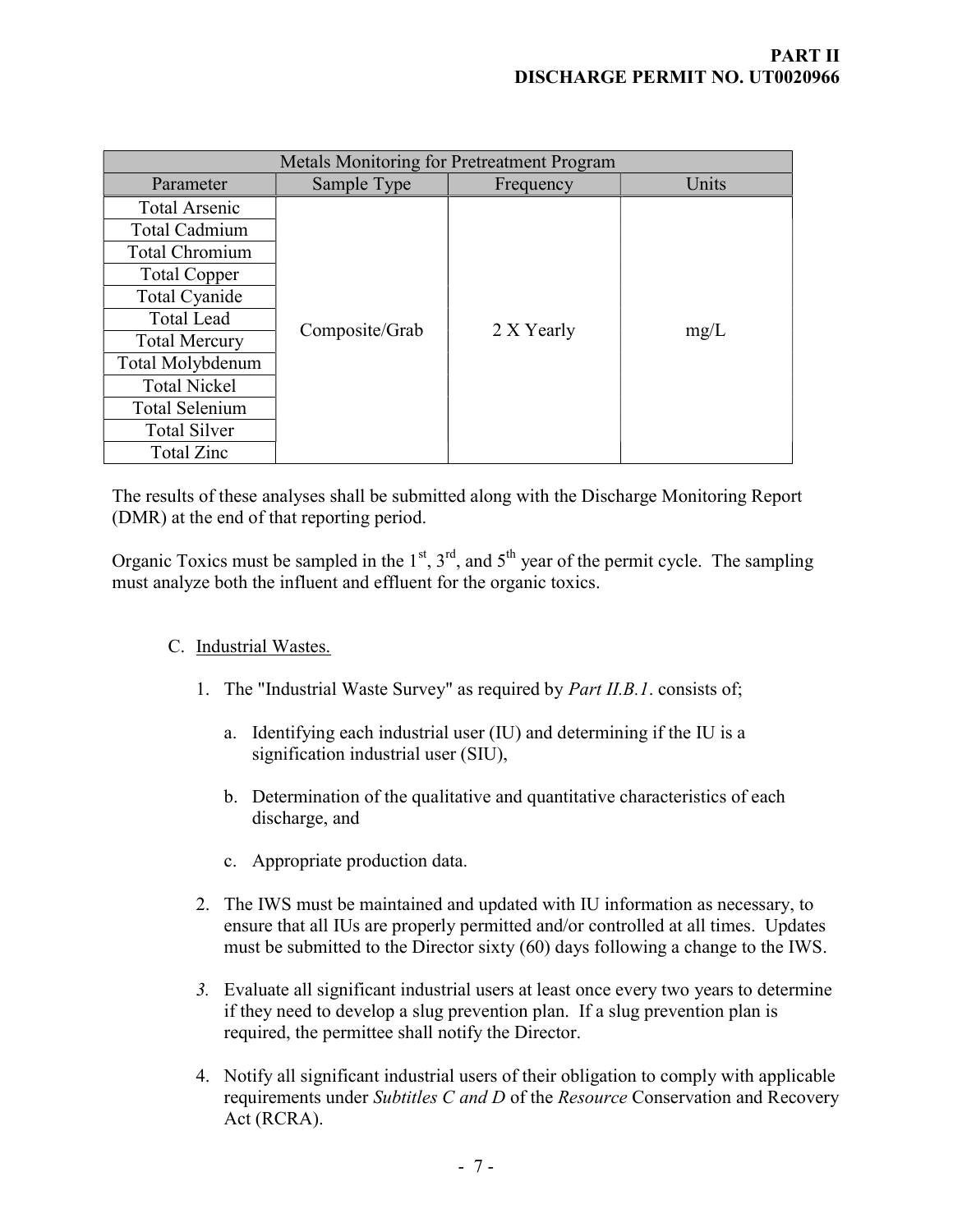- 5. The permittee must notify the Director of any new introductions by new or existing SIUs or any substantial change in pollutants from any major industrial source. Such notice must contain the information described in 1. in this section, and be forwarded no later than sixty (60) days following the introduction or change.
- D. General and Specific Prohibitions.

The general prohibitions and the specific prohibitions apply to each User introducing pollutants into a POTW whether or not the User is subject to other Pretreatment Standards or any national, State or local Pretreatment Requirements.

- 1. General prohibition Standards A User may not introduce into a POTW any pollutant(s) which cause Pass Through or Interference, UAC R317-8-8.5 (1).
- 2. Specific Prohibited Standards Developed pursuant to Section 307 of The Water *Quality Act of 1987and UAC R317-8-8.5 (3)* requires that under no circumstances shall the permittee allow introduction of the following pollutants into the waste treatment system from any User:
	- a. Pollutants which create a fire or explosion hazard in the publicly owned treatment works (POTW), including, but not limited to, waste streams with a closed cup flashpoint of less than  $140^{\circ}$ F (60 $^{\circ}$ C);
	- b. Pollutants, which will cause corrosive structural damage to the POTW, but in no case, discharges with a pH lower than 5.0;
	- c. Solid or viscous pollutants in amounts which will cause obstruction to the flow in the POTW resulting in interference;
	- d. Any pollutant, including oxygen demanding pollutants (BOD, etc.) released in a discharge at such volume or strength as to cause interference in the POTW;
	- e. Heat in amounts, which will inhibit biological activity in the POTW, resulting in interference, but in no case, heat in such quantities that the influent to the sewage treatment works exceeds 104˚F (40˚C);
	- f. Petroleum oil, nonbiodegradable cutting oil, or products of mineral oil origin in amounts that will cause interference or pass through;
	- g. Pollutants which result in the presence of toxic gases, vapor, or fumes within the POTW in a quantity that may cause worker health or safety problems; or,
	- h. Any trucked or hauled pollutants, except at discharge points designated by the POTW.
- 3. In addition to the general and specific limitations expressed above, more specific pretreatment limitations have been and will be promulgated for specific industrial categories under Section 307 of the Water Quality Act of 1987 as amended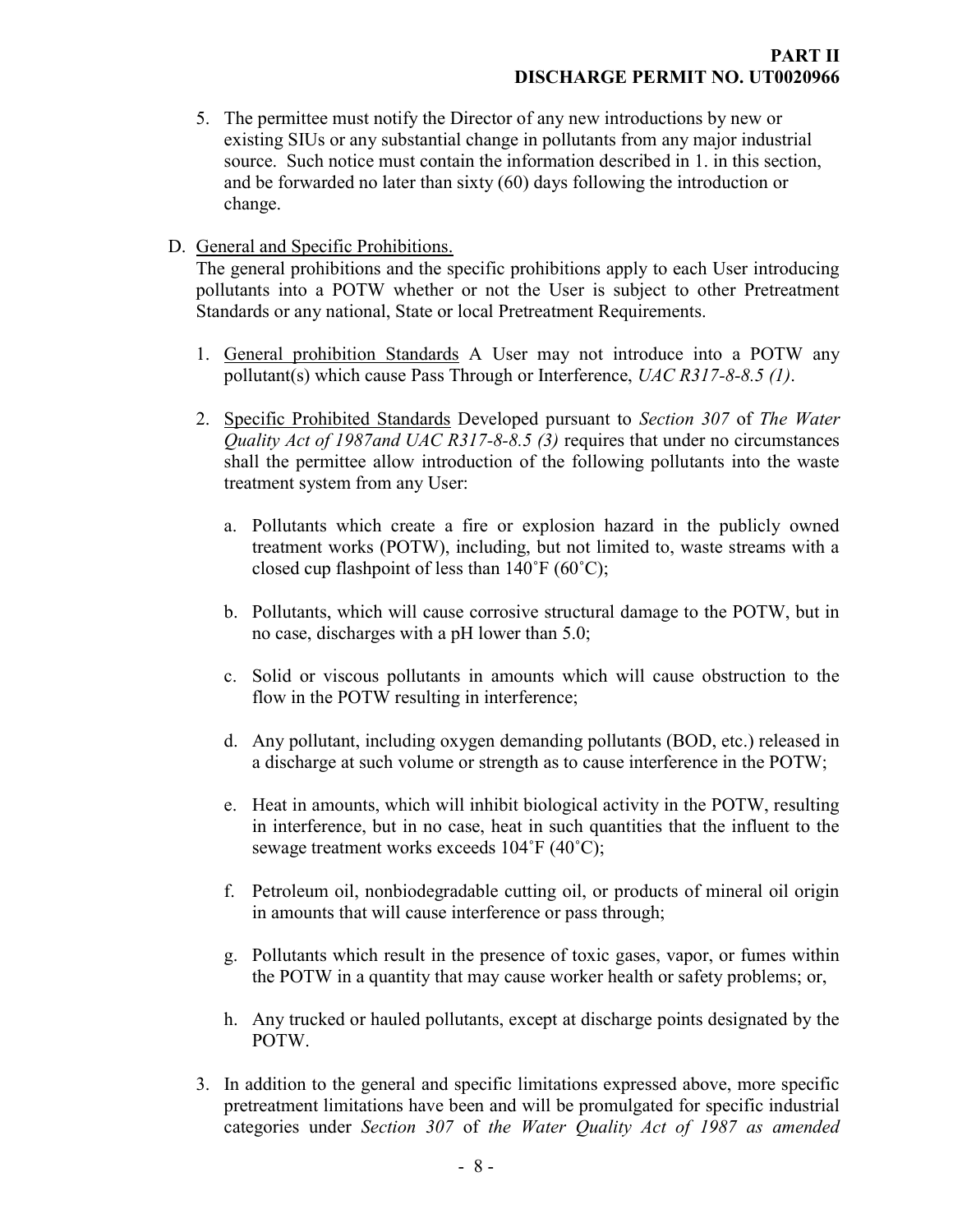(WQA). (See 40 CFR, Subchapter N, Parts  $400$  through  $500$ , for specific information).

- E. Significant Industrial Users Discharging to the POTW. The permittee shall provide adequate notice to the Director and the Division of Water Quality Industrial Pretreatment Coordinator of;
	- 1. Any new introduction of pollutants into the treatment works from an indirect discharger (i.e., industrial user) which would be subject to Sections 301 or 306 of the *WOA* if it were directly discharging those pollutants;
	- 2. Any substantial change in the volume or character of pollutants being introduced into the treatment works by a source introducing pollutants into the treatment works at the time of issuance of the permit; and
	- 3. For the purposes of this section, adequate notice shall include information on:
		- a. The quality and quantity of effluent to be introduced into such treatment works; and,
		- b. Any anticipated impact of the change on the quantity or quality of effluent to be discharged from such publicly owned treatment works.
	- 4. Any SIU that must comply with applicable requirements under Subtitles C and D of the Resource Conservation and Recovery Act (RCRA).
- F. Change of Conditions.

At such time as a specific pretreatment limitation becomes applicable to an industrial user of the permittee, the Director may, as appropriate, do the following:

- 1. Amend the permittee's UPDES discharge permit to specify the additional pollutant(s) and corresponding effluent limitation(s) consistent with the applicable national pretreatment limitation;
- 2. Require the permittee to specify, by ordinance, contract, or other enforceable means, the type of pollutant(s) and the maximum amount which may be discharged to the permittee's facility for treatment. Such requirement shall be imposed in a manner consistent with the POTW program development requirements of the General Pretreatment Regulations at 40 CFR 403; and/or,
- 3. Require the permittee to monitor its discharge for any pollutant, which may likely be discharged from the permittee's facility, should the industrial user fail to properly pretreat its waste.
- 4. Require the permittee to develop an approved pretreatment program.
- G. Legal Action.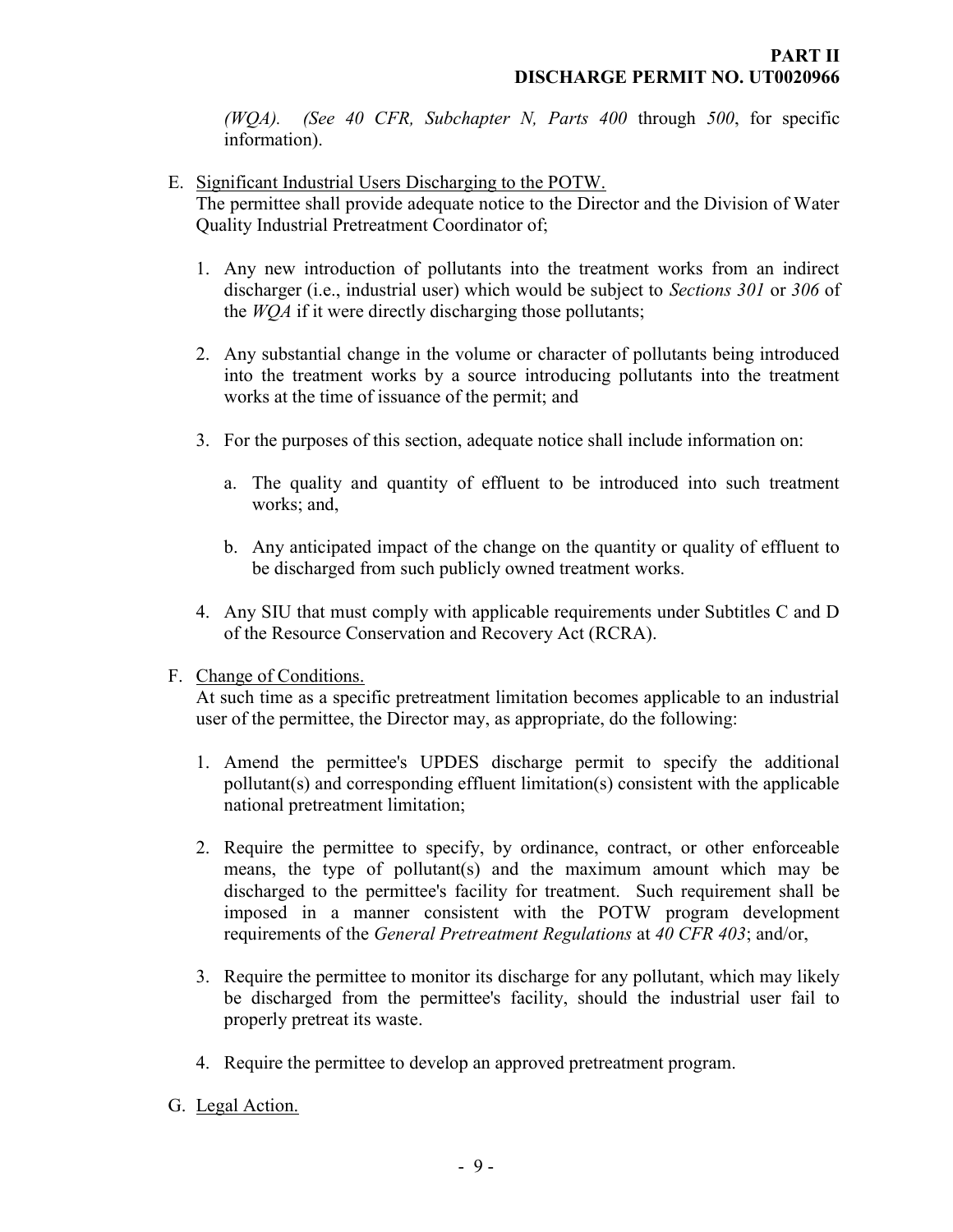The Director retains, at all times, the right to take legal action against the industrial user and/or the treatment works, in those cases where a permit violation has occurred because of the failure of an industrial user to discharge at an acceptable level. If the permittee has failed to properly delineate maximum acceptable industrial contributor levels, the Director will look primarily to the permittee as the responsible party.

H. Local Limits.

If local limits are developed per  $UAC$  R317-8-8.5(4)(b) to protect the POTW from pass-through or interference, then the POTW must submit limits to DWQ for review and public notice, as required by  $UAC$  R317-8-8.5(4)(c).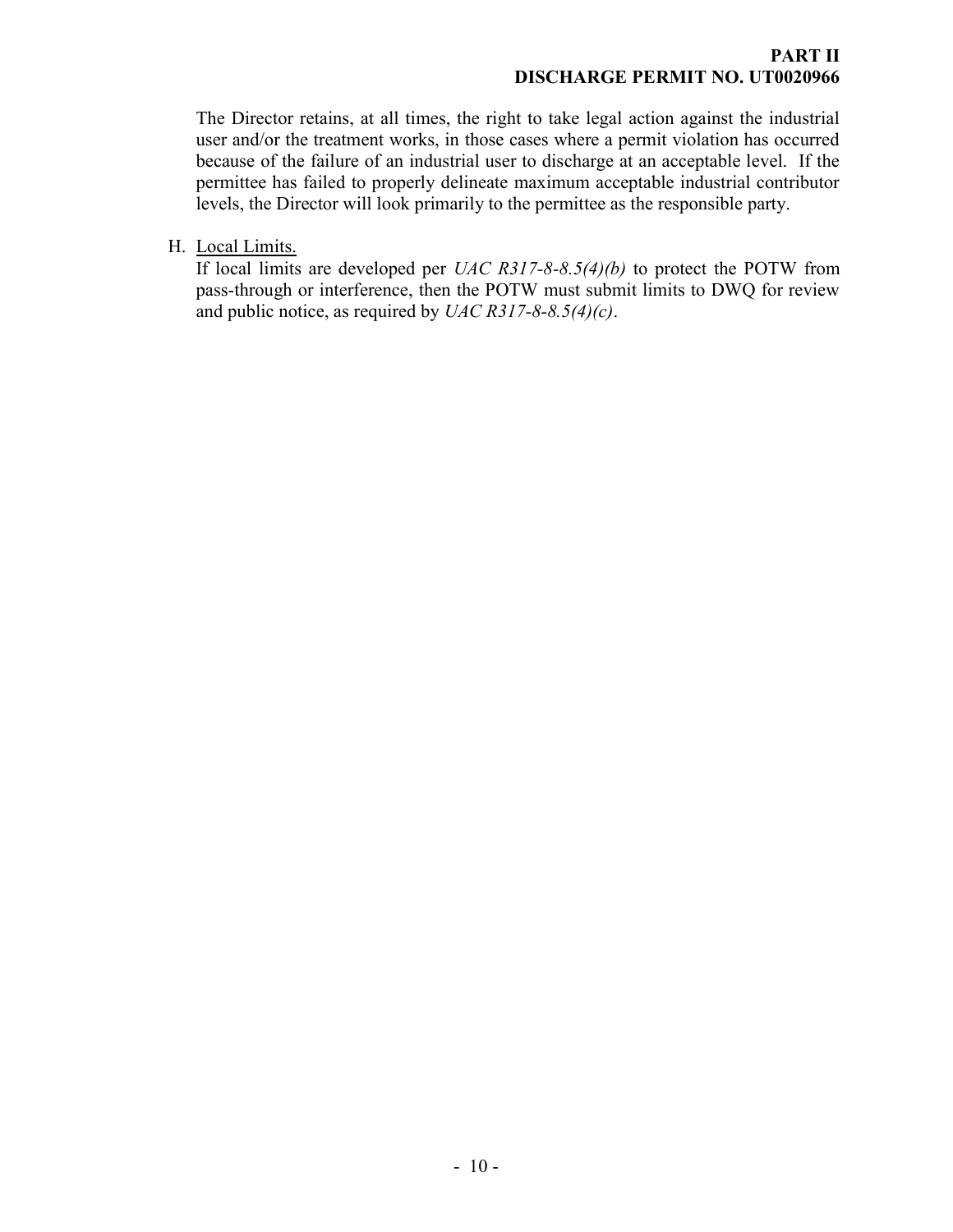#### III. MONITORING, RECORDING & GENERAL REPORTING REQUIREMENTS

- A. Representative Sampling. Samples taken in compliance with the monitoring requirements established under *Part I* shall be collected from the effluent stream prior to discharge into the receiving waters. Samples and measurements shall be representative of the volume and nature of the monitored discharge. Samples of biosolids shall be collected at a location representative of the quality of biosolids immediately prior to the use-disposal practice.
- B. Monitoring Procedures. Monitoring must be conducted according to test procedures approved under Utah Administrative Code ("UAC") R317-2-10 and 40CFR Part 503, unless other test procedures have been specified in this permit.
- C. Penalties for Tampering. The Act provides that any person who falsifies, tampers with, or knowingly renders inaccurate, any monitoring device or method required to be maintained under this permit shall, upon conviction, be punished by a fine of not more than \$10,000 per violation, or by imprisonment for not more than six months per violation, or by both.
- D. Compliance Schedules. Reports of compliance or noncompliance with, or any progress reports on, interim and final requirements contained in any Compliance Schedule of this permit shall be submitted no later than 14 days following each schedule date.
- E. Additional Monitoring by the Permittee. If the permittee monitors any parameter more frequently than required by this permit, using test procedures approved under UAC R317-2-10 and 40 CFR 503 or as specified in this permit, the results of this monitoring shall be included in the calculation and reporting of the data submitted in the DMR. Such increased frequency shall also be indicated. Only those parameters required by the permit need to be reported.
- F. Records Contents. Records of monitoring information shall include:
	- 1. The date, exact place, and time of sampling or measurements:
	- 2. The individual(s) who performed the sampling or measurements;
	- 3. The date(s) and time(s) analyses were performed;
	- 4. The individual(s) who performed the analyses;
	- 5. The analytical techniques or methods used; and,
	- 6. The results of such analyses.
- G. Retention of Records. The permittee shall retain records of all monitoring information, including all calibration and maintenance records and all original strip chart recordings for continuous monitoring instrumentation, copies of all reports required by this permit, and records of all data used to complete the application for this permit, for a period of at least five years from the date of the sample, measurement, report or application. This period may be extended by request of the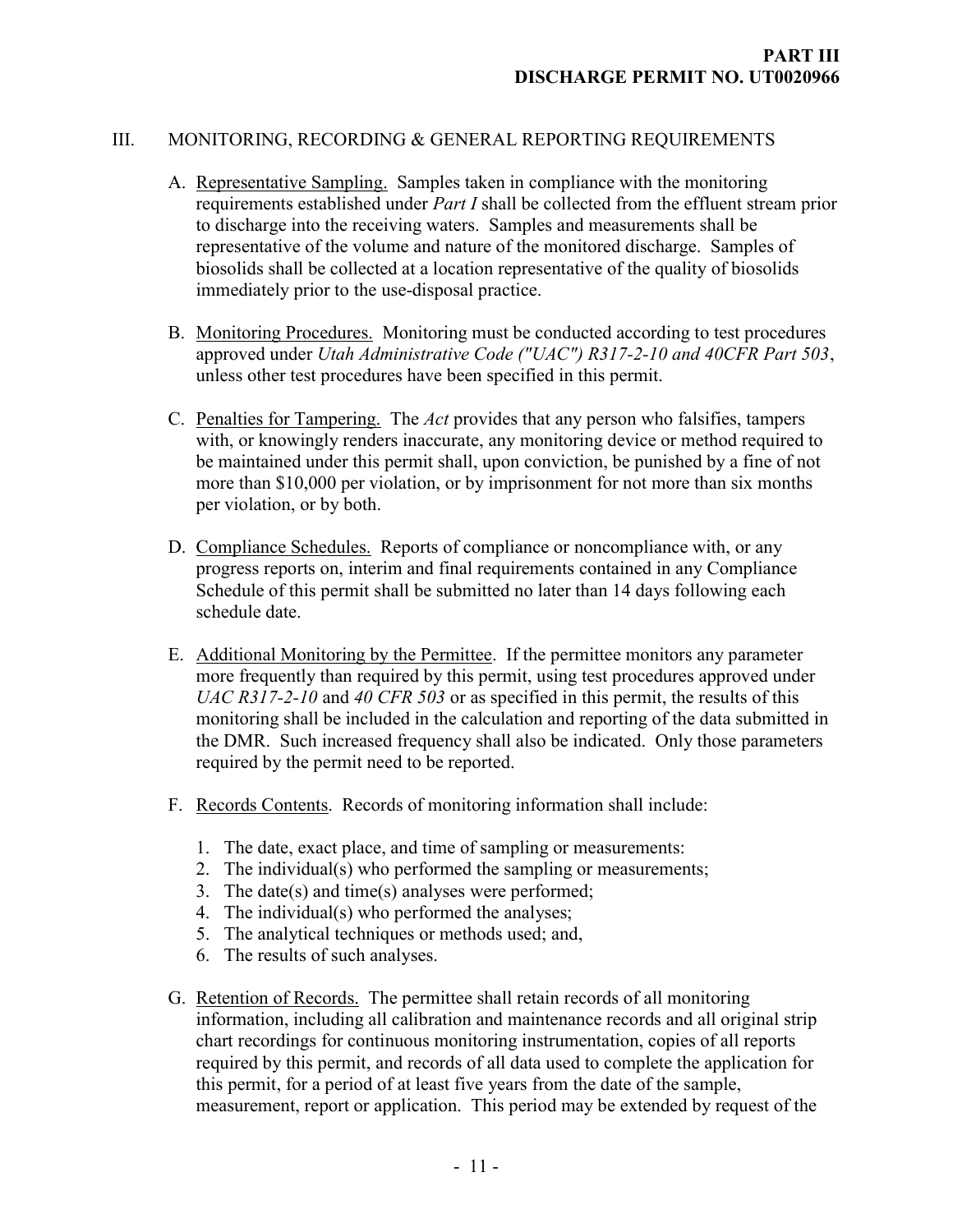Director at any time. A copy of this UPDES permit must be maintained on site during the duration of activity at the permitted location

- H. Twenty-four Hour Notice of Noncompliance Reporting.
	- 1. The permittee shall (orally) report any noncompliance including transportation accidents, spills, and uncontrolled runoff from biosolids transfer or land application sites which may seriously endanger health or environment, as soon as possible, but no later than twenty-four (24) hours from the time the permittee first became aware of circumstances. The report shall be made to the Division of Water Quality, (801) 536-4300, or 24-hour answering service (801) 536-4123.
	- 2. The following occurrences of noncompliance shall be reported by telephone (801) 536-4123 as soon as possible but no later than 24 hours from the time the permittee becomes aware of the circumstances:
		- a. Any noncompliance which may endanger health or the environment;
		- b. Any unanticipated bypass, which exceeds any effluent limitation in the permit (See Part IV.G, Bypass of Treatment Facilities.);
		- c. Any upset which exceeds any effluent limitation in the permit (See Part IV.H, Upset Conditions.);
		- d. Violation of a maximum daily discharge limitation for any of the pollutants listed in the permit; or,
		- e. Violation of any of the Table 3 metals limits, the pathogen limits, the vector attraction reduction limits or the management practices for biosolids that have been sold or given away.
	- 3. A written submission shall also be provided within five days of the time that the permittee becomes aware of the circumstances. The written submission shall contain:
		- a. A description of the noncompliance and its cause;
		- b. The period of noncompliance, including exact dates and times;
		- c. The estimated time noncompliance is expected to continue if it has not been corrected;
		- d. Steps taken or planned to reduce, eliminate, and prevent reoccurrence of the noncompliance; and,
		- e. Steps taken, if any, to mitigate the adverse impacts on the environment and human health during the noncompliance period.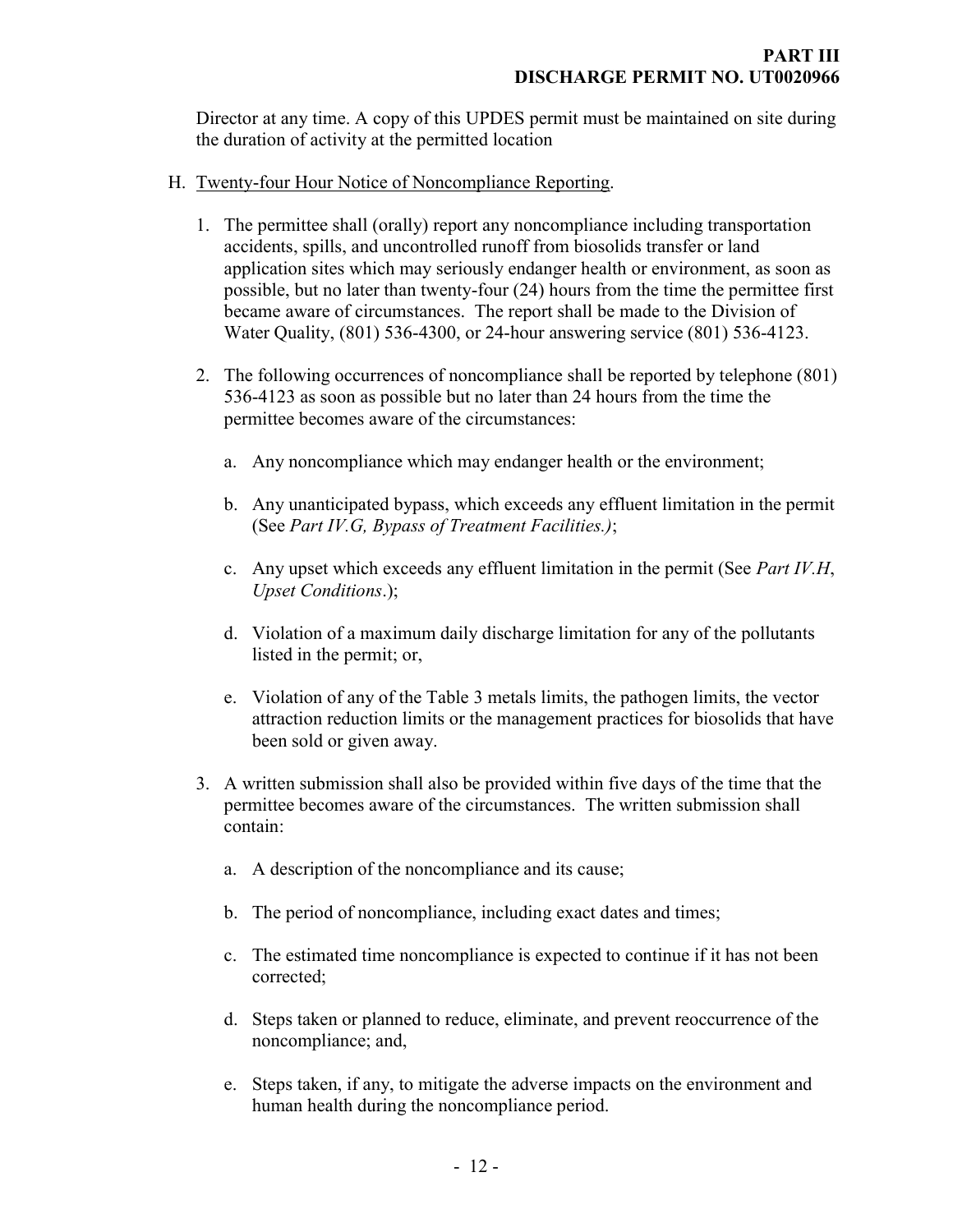- 4. The Director may waive the written report on a case-by-case basis if the oral report has been received within 24 hours by the Division of Water Quality, (801) 538-6146.
- 5. Reports shall be submitted to the addresses in Part I.D, Reporting of Monitoring Results.
- I. Other Noncompliance Reporting. Instances of noncompliance not required to be reported within 24 hours shall be reported at the time that monitoring reports for *Part* I.D are submitted. The reports shall contain the information listed in *Part III.H.3*
- J. Inspection and Entry The permittee shall allow the Director, or an authorized representative, upon the presentation of credentials and other documents as may be required by law, to:
	- 1. Enter upon the permittee's premises where a regulated facility or activity is located or conducted, or where records must be kept under the conditions of the permit;
	- 2. Have access to and copy, at reasonable times, any records that must be kept under the conditions of this permit;
	- 3. Inspect at reasonable times any facilities, equipment (including monitoring and control equipment), practices, or operations regulated or required under this permit, including but not limited to, biosolids treatment, collection, storage facilities or area, transport vehicles and containers, and land application sites;
	- 4. Sample or monitor at reasonable times, for the purpose of assuring permit compliance or as otherwise authorized by the Act, any substances or parameters at any location, including, but not limited to, digested biosolids before dewatering, dewatered biosolids, biosolids transfer or staging areas, any ground or surface waters at the land application sites or biosolids, soils, or vegetation on the land application sites; and,
	- 5. The permittee shall make the necessary arrangements with the landowner or leaseholder to obtain permission or clearance, the Director, or authorized representative, upon the presentation of credentials and other documents as may be required by law, will be permitted to enter without delay for the purposes of performing their responsibilities.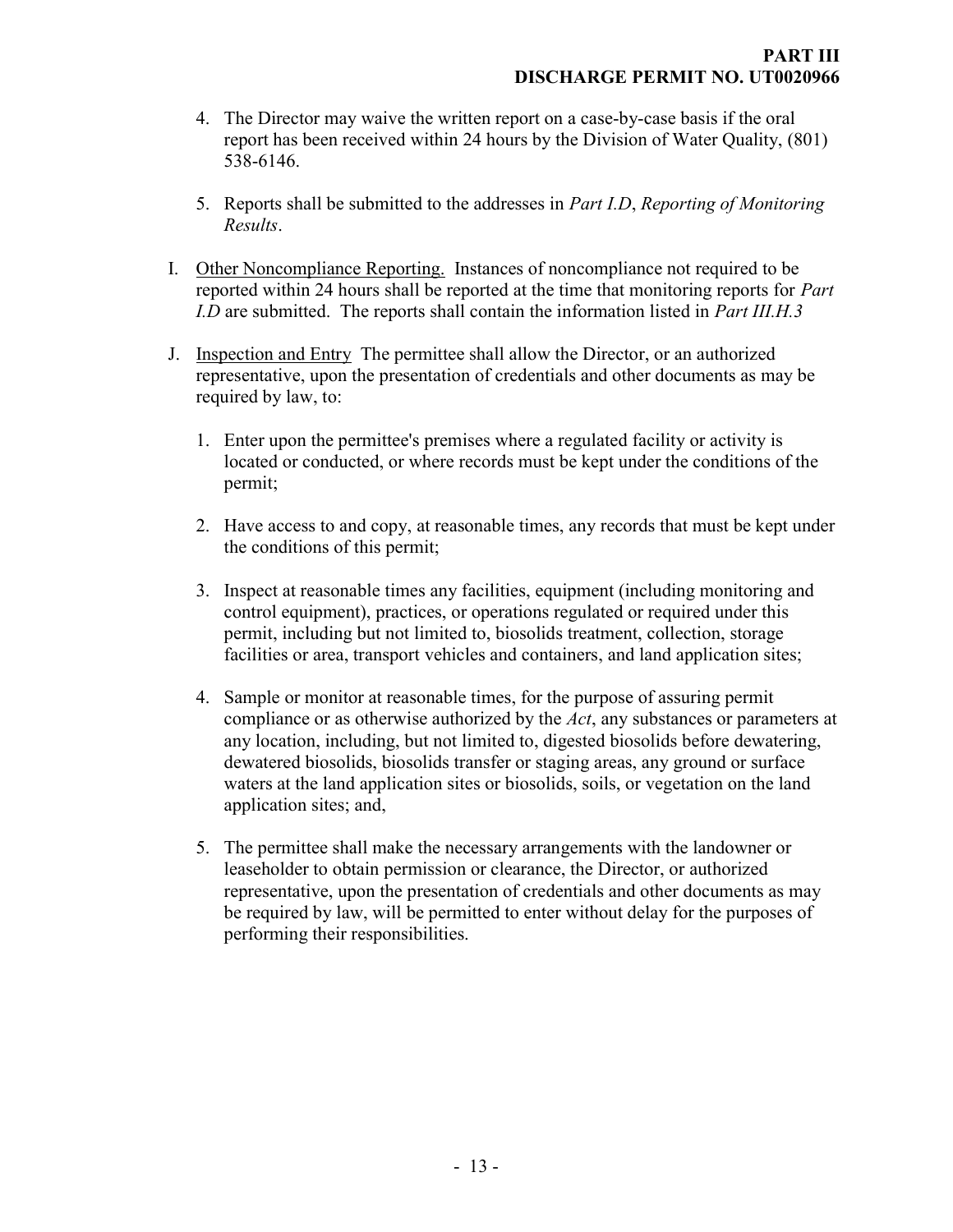#### IV. COMPLIANCE RESPONSIBILITIES

- A. Duty to Comply. The permittee must comply with all conditions of this permit. Any permit noncompliance constitutes a violation of the Act and is grounds for enforcement action; for permit termination, revocation and reissuance, or modification; or for denial of a permit renewal application. The permittee shall give advance notice to the Director of any planned changes in the permitted facility or activity, which may result in noncompliance with permit requirements.
- B. Penalties for Violations of Permit Conditions. The Act provides that any person who violates a permit condition implementing provisions of the Act is subject to a civil penalty not to exceed \$10,000 per day of such violation. Any person who willfully or negligently violates permit conditions or the Act is subject to a fine not exceeding \$25,000 per day of violation. Any person convicted under  $UCA$  19-5-115(2) a second time shall be punished by a fine not exceeding \$50,000 per day. Except as provided at Part IV.G, Bypass of Treatment Facilities and Part IV.H, Upset Conditions, nothing in this permit shall be construed to relieve the permittee of the civil or criminal penalties for noncompliance.
- C. Need to Halt or Reduce Activity not a Defense. It shall not be a defense for a permittee in an enforcement action that it would have been necessary to halt or reduce the permitted activity in order to maintain compliance with the conditions of this permit.
- D. Duty to Mitigate. The permittee shall take all reasonable steps to minimize or prevent any discharge in violation of this permit, which has a reasonable likelihood of adversely affecting human health or the environment. The permittee shall also take all reasonable steps to minimize or prevent any land application in violation of this permit.
- E. Proper Operation and Maintenance. The permittee shall at all times properly operate and maintain all facilities and systems of treatment and control (and related appurtenances) which are installed or used by the permittee to achieve compliance with the conditions of this permit. Proper operation and maintenance also includes adequate laboratory controls and quality assurance procedures. This provision requires the operation of back-up or auxiliary facilities or similar systems, which are installed by a permittee only when the operation is necessary to achieve compliance with the conditions of the permit.
- F. Removed Substances. Collected screening, grit, solids, sludge, or other pollutants removed in the course of treatment shall be disposed of in such a manner so as to prevent any pollutant from entering any waters of the state or creating a health hazard. Sludge/digester supernatant and filter backwash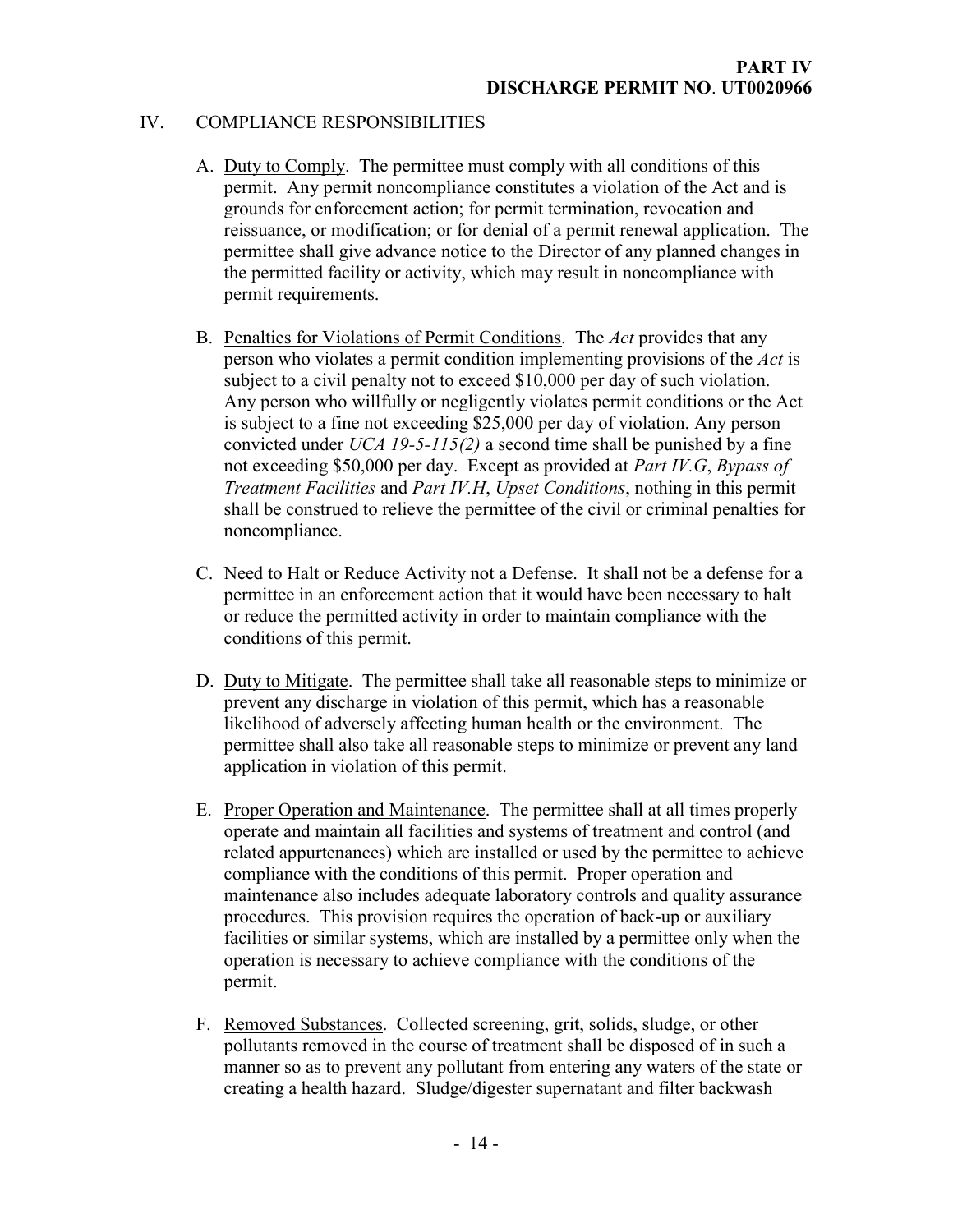shall not directly enter either the final effluent or waters of the state by any other direct route.

- G. Bypass of Treatment Facilities.
	- 1. Bypass Not Exceeding Limitations. The permittee may allow any bypass to occur which does not cause effluent limitations to be exceeded, but only if it also is for essential maintenance to assure efficient operation. These bypasses are not subject to paragraph 2 and 3 of this section.
	- 2. Prohibition of Bypass.
		- a. Bypass is prohibited, and the Director may take enforcement action against a permittee for bypass, unless:
			- (1) Bypass was unavoidable to prevent loss of human life, personal injury, or severe property damage;
			- (2) There were no feasible alternatives to bypass, such as the use of auxiliary treatment facilities, retention of untreated wastes, or maintenance during normal periods of equipment downtime. This condition is not satisfied if adequate backup equipment should have been installed in the exercise of reasonable engineering judgment to prevent a bypass which occurred during normal periods of equipment downtime or preventive maintenance, and
			- (3) The permittee submitted notices as required under section  $IV.G.3$ .
		- b. The Director may approve an anticipated bypass, after considering its adverse effects, if the Director determines that it will meet the three conditions listed in sections IV.G.3.a  $(1)$ ,  $(2)$  and  $(3)$ .
	- 3. Notice.
		- a. Anticipated bypass. Except as provided above in section IV.G.2 and below in *section IV.G.3.b*, if the permittee knows in advance of the need for a bypass, it shall submit prior notice, at least ninety days before the date of bypass. The prior notice shall include the following unless otherwise waived by the Director:
			- (1) Evaluation of alternative to bypass, including cost-benefit analysis containing an assessment of anticipated resource damages: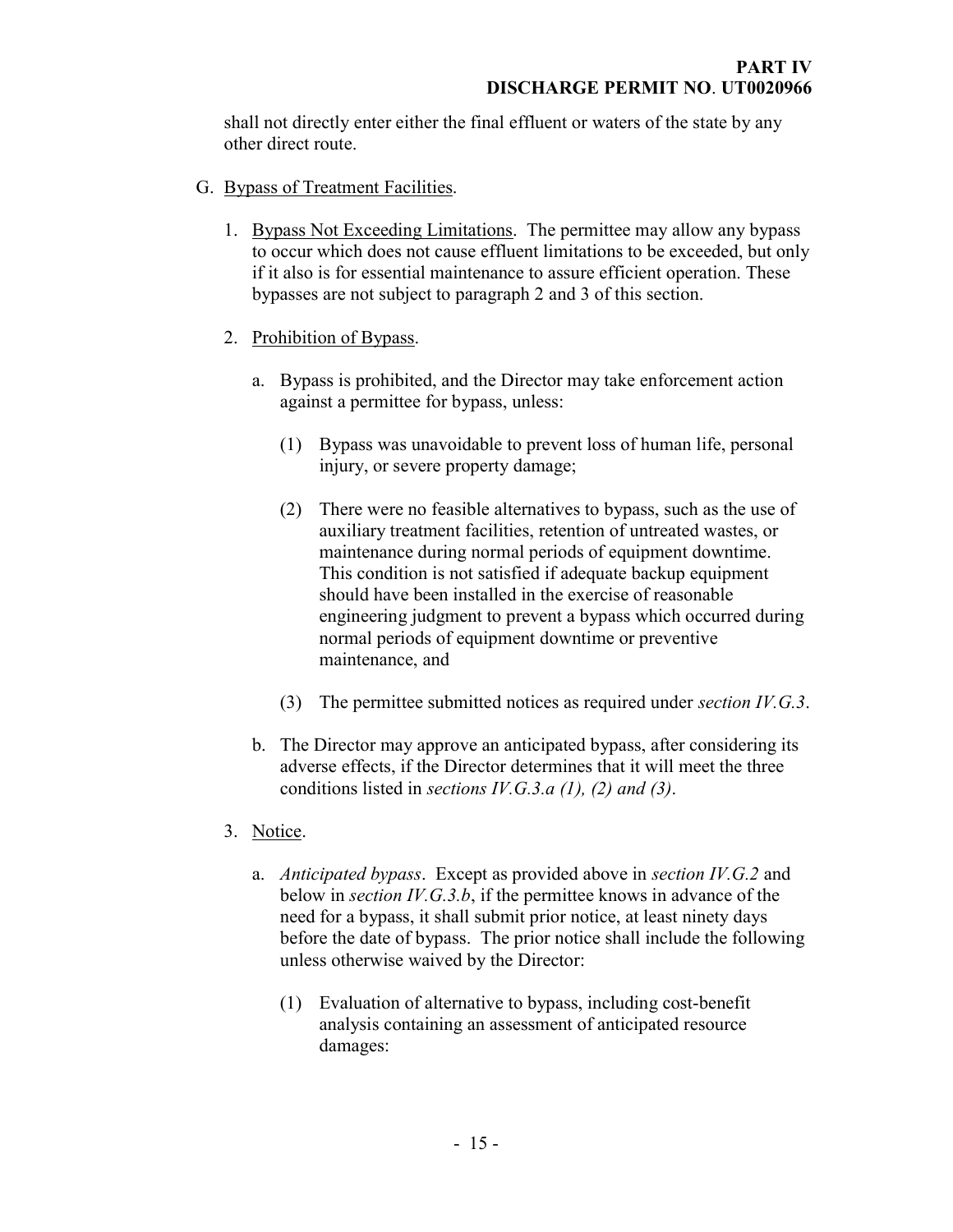- (2) A specific bypass plan describing the work to be performed including scheduled dates and times. The permittee must notify the Director in advance of any changes to the bypass schedule;
- (3) Description of specific measures to be taken to minimize environmental and public health impacts;
- (4) A notification plan sufficient to alert all downstream users, the public and others reasonably expected to be impacted by the bypass;
- (5) A water quality assessment plan to include sufficient monitoring of the receiving water before, during and following the bypass to enable evaluation of public health risks and environmental impacts; and,
- (6) Any additional information requested by the Director.
- b. *Emergency Bypass*. Where ninety days advance notice is not possible, the permittee must notify the Director, and the Director of the Department of Natural Resources, as soon as it becomes aware of the need to bypass and provide to the Director the information in section  $V I. G.3.a.(1)$  through (6) to the extent practicable.
- c. Unanticipated bypass. The permittee shall submit notice of an unanticipated bypass to the Director as required under Part III.H, Twenty Four Hour Reporting. The permittee shall also immediately notify the Director of the Department of Natural Resources, the public and downstream users and shall implement measures to minimize impacts to public health and environment to the extent practicable.

## H. Upset Conditions.

- 1. Effect of an upset. An upset constitutes an affirmative defense to an action brought for noncompliance with technology based permit effluent limitations if the requirements of paragraph 2 of this section are met. Director's administrative determination regarding a claim of upset cannot be judiciously challenged by the permittee until such time as an action is initiated for noncompliance.
- 2. Conditions necessary for a demonstration of upset. A permittee who wishes to establish the affirmative defense of upset shall demonstrate, through properly signed, contemporaneous operating logs, or other relevant evidence that:
	- a. An upset occurred and that the permittee can identify the cause(s) of the upset;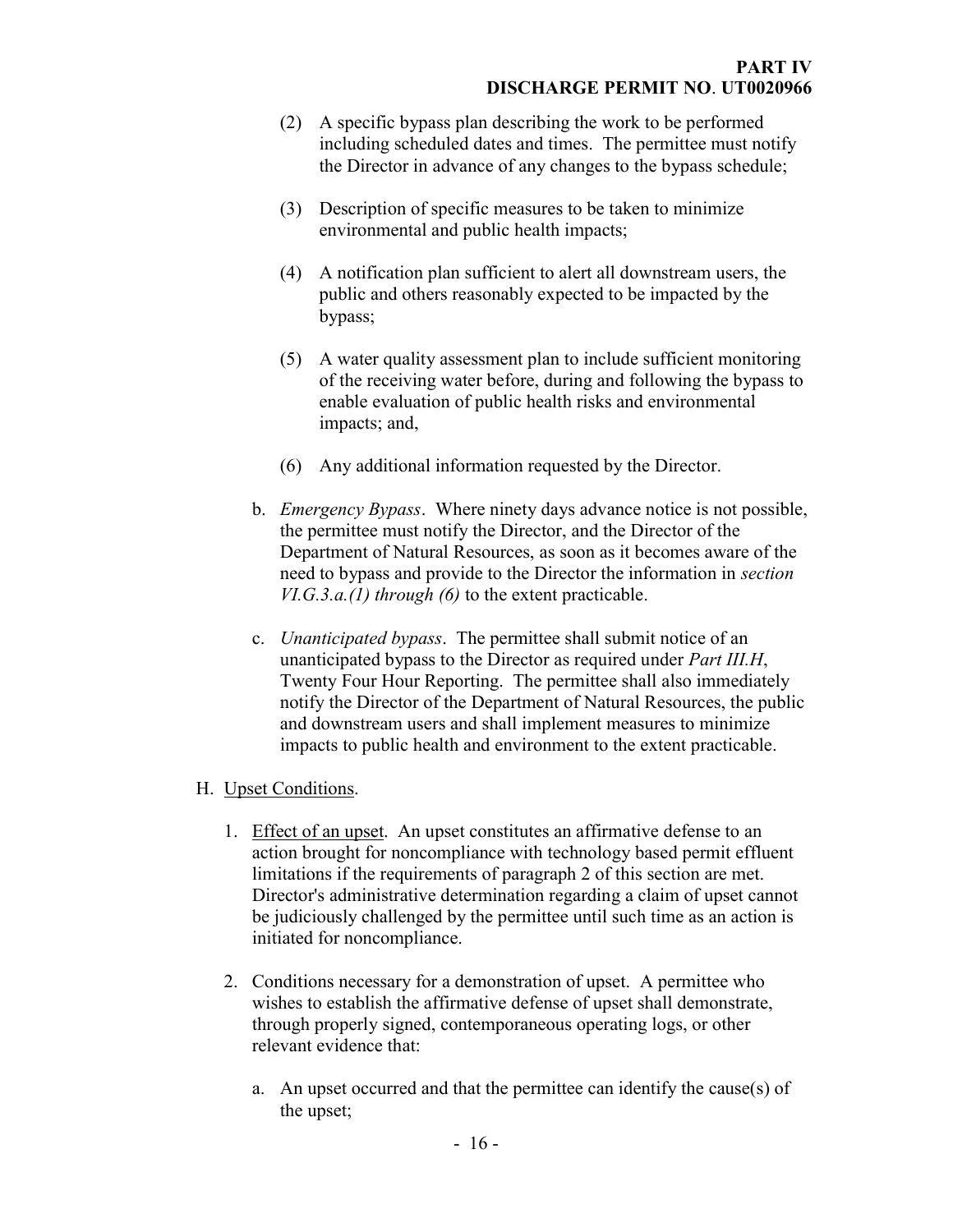- b. The permitted facility was at the time being properly operated;
- c. The permittee submitted notice of the upset as required under Part III.H, Twenty-four Hour Notice of Noncompliance Reporting; and,
- d. The permittee complied with any remedial measures required under Part IV.D, Duty to Mitigate.
- 3. Burden of proof. In any enforcement proceeding, the permittee seeking to establish the occurrence of an upset has the burden of proof.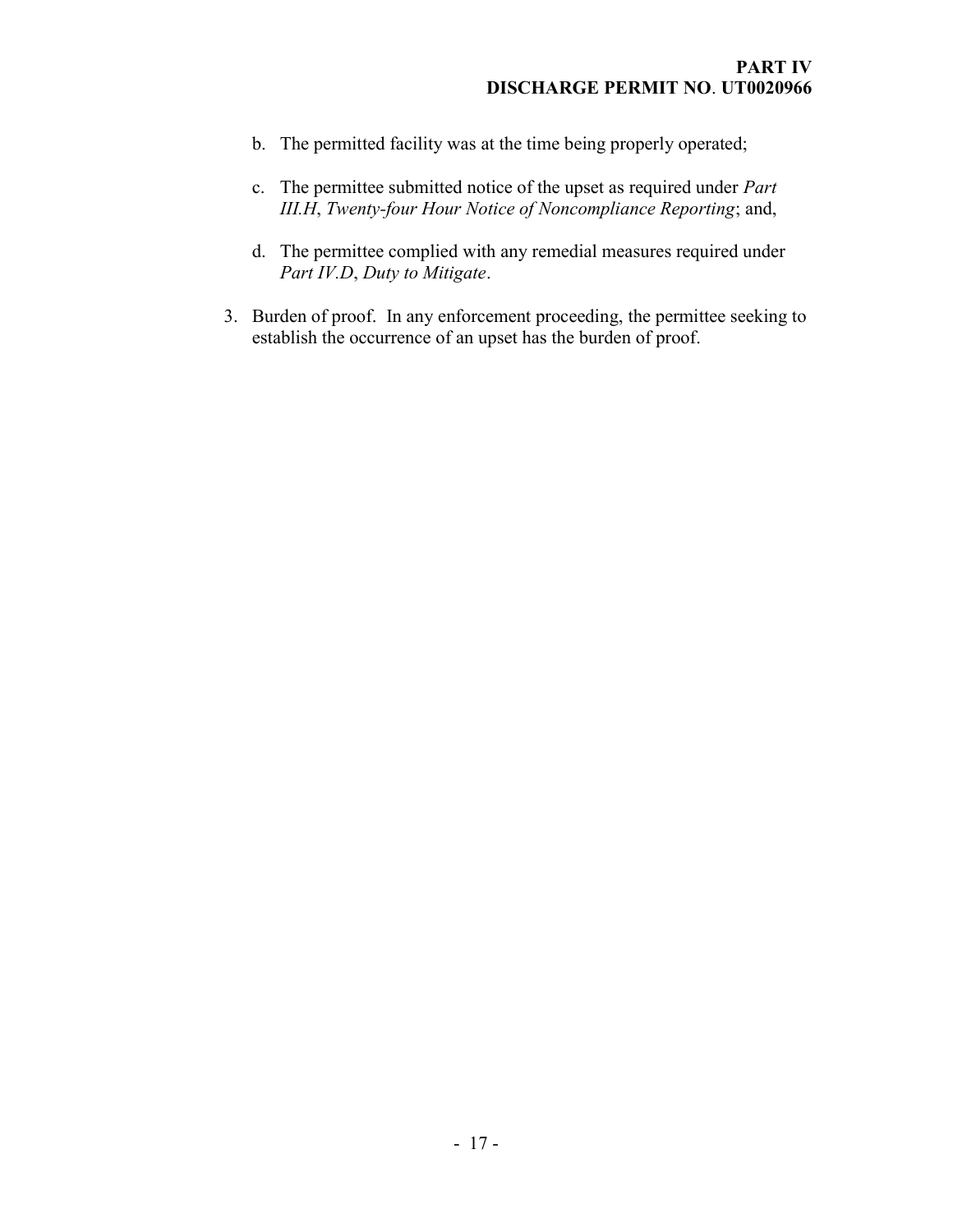## V. GENERAL REQUIREMENTS

- A. Planned Changes. The permittee shall give notice to the Director as soon as possible of any planned physical alterations or additions to the permitted facility. Notice is required only when the alteration or addition could significantly change the nature or increase the quantity of parameters discharged or pollutant sold or given away. This notification applies to pollutants, which are not subject to effluent limitations in the permit. In addition, if there are any planned substantial changes to the permittee's existing sludge facilities or their manner of operation or to current sludge management practices of storage and disposal, the permittee shall give notice to the Director of any planned changes at least 30 days prior to their implementation.
- B. Anticipated Noncompliance. The permittee shall give advance notice to the Director of any planned changes in the permitted facility or activity, which may result in noncompliance with permit requirements.
- C. Permit Actions. This permit may be modified, revoked and reissued, or terminated for cause. The filing of a request by the permittee for a permit modification, revocation and reissuance, or termination, or a notification of planned changes or anticipated noncompliance, does not stay any permit condition.
- D. Duty to Reapply. If the permittee wishes to continue an activity regulated by this permit after the expiration date of this permit, the permittee shall apply for and obtain a new permit. The application shall be submitted at least 180 days before the expiration date of this permit.
- E. Duty to Provide Information. The permittee shall furnish to the Director, within a reasonable time, any information which the Director may request to determine whether cause exists for modifying, revoking and reissuing, or terminating this permit, or to determine compliance with this permit. The permittee shall also furnish to the Director, upon request, copies of records required to be kept by this permit.
- F. Other Information. When the permittee becomes aware that it failed to submit any relevant facts in a permit application, or submitted incorrect information in a permit application or any report to the Director, it shall promptly submit such facts or information.
- G. Signatory Requirements. All applications, reports or information submitted to the Director shall be signed and certified.
	- 1. All permit applications shall be signed by either a principal executive officer or ranking elected official.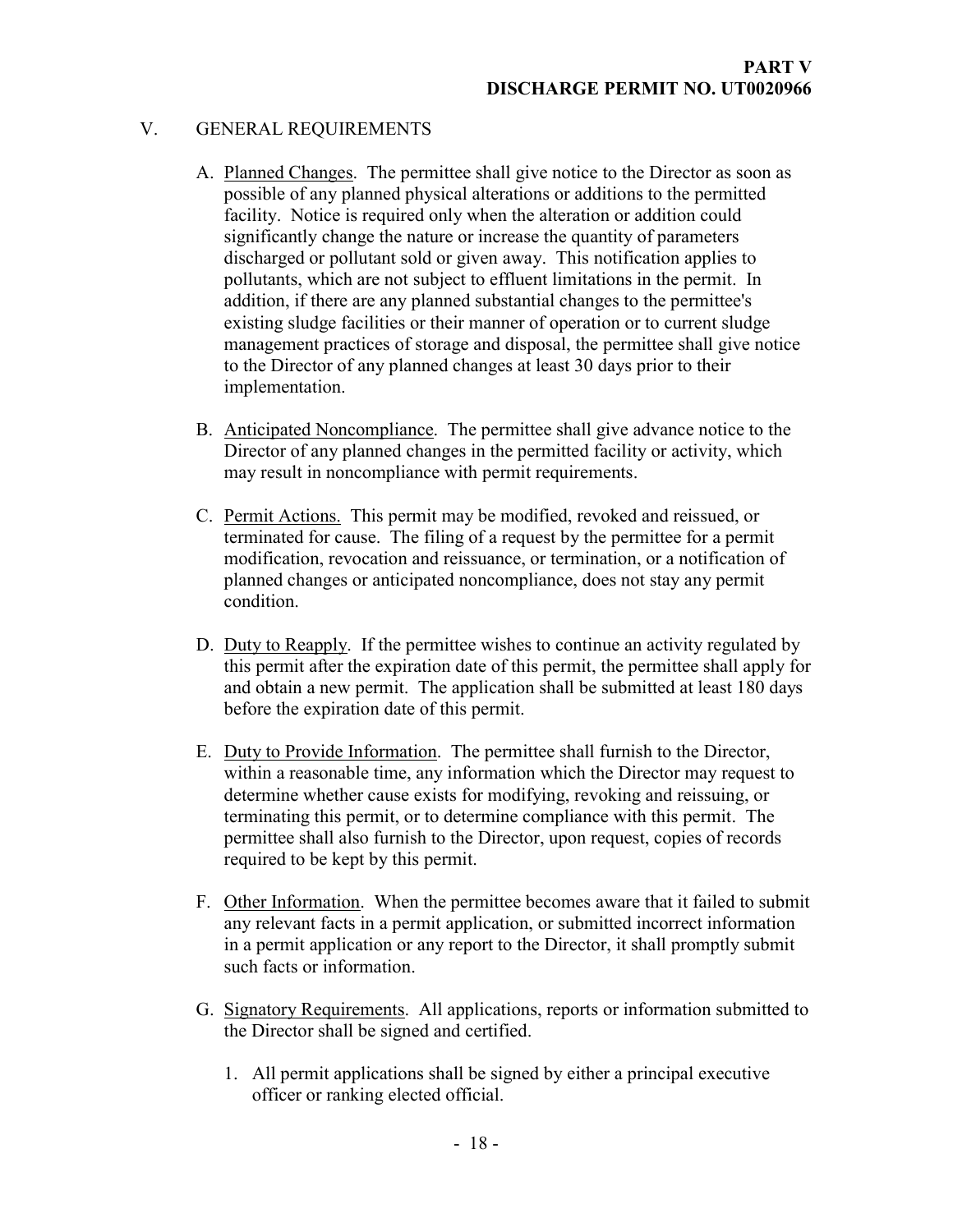- 2. All reports required by the permit and other information requested by the Director shall be signed by a person described above or by a duly authorized representative of that person. A person is a duly authorized representative only if:
	- a. The authorization is made in writing by a person described above and submitted to the Director, and,
	- b. The authorization specifies either an individual or a position having responsibility for the overall operation of the regulated facility, such as the position of plant manager, superintendent, position of equivalent responsibility, or an individual or position having overall responsibility for environmental matters. A duly authorized representative may thus be either a named individual or any individual occupying a named position.
- 3. Changes to authorization. If an authorization under *paragraph*  $V.G.2$  is no longer accurate because a different individual or position has responsibility for the overall operation of the facility, a new authorization satisfying the requirements of *paragraph V.G.2*. must be submitted to the Director prior to or together with any reports, information, or applications to be signed by an authorized representative.
- 4. Certification. Any person signing a document under this section shall make the following certification:

"I certify under penalty of law that this document and all attachments were prepared under my direction or supervision in accordance with a system designed to assure that qualified personnel properly gather and evaluate the information submitted. Based on my inquiry of the person or persons who manage the system, or those persons directly responsible for gathering the information, the information submitted is, to the best of my knowledge and belief, true, accurate, and complete. I am aware that there are significant penalties for submitting false information, including the possibility of fine and imprisonment for knowing violations."

H. Penalties for Falsification of Reports. The Act provides that any person who knowingly makes any false statement, representation, or certification in any record or other document submitted or required to be maintained under this permit, including monitoring reports or reports of compliance or noncompliance shall, upon conviction be punished by a fine of not more than \$10,000.00 per violation, or by imprisonment for not more than six months per violation, or by both.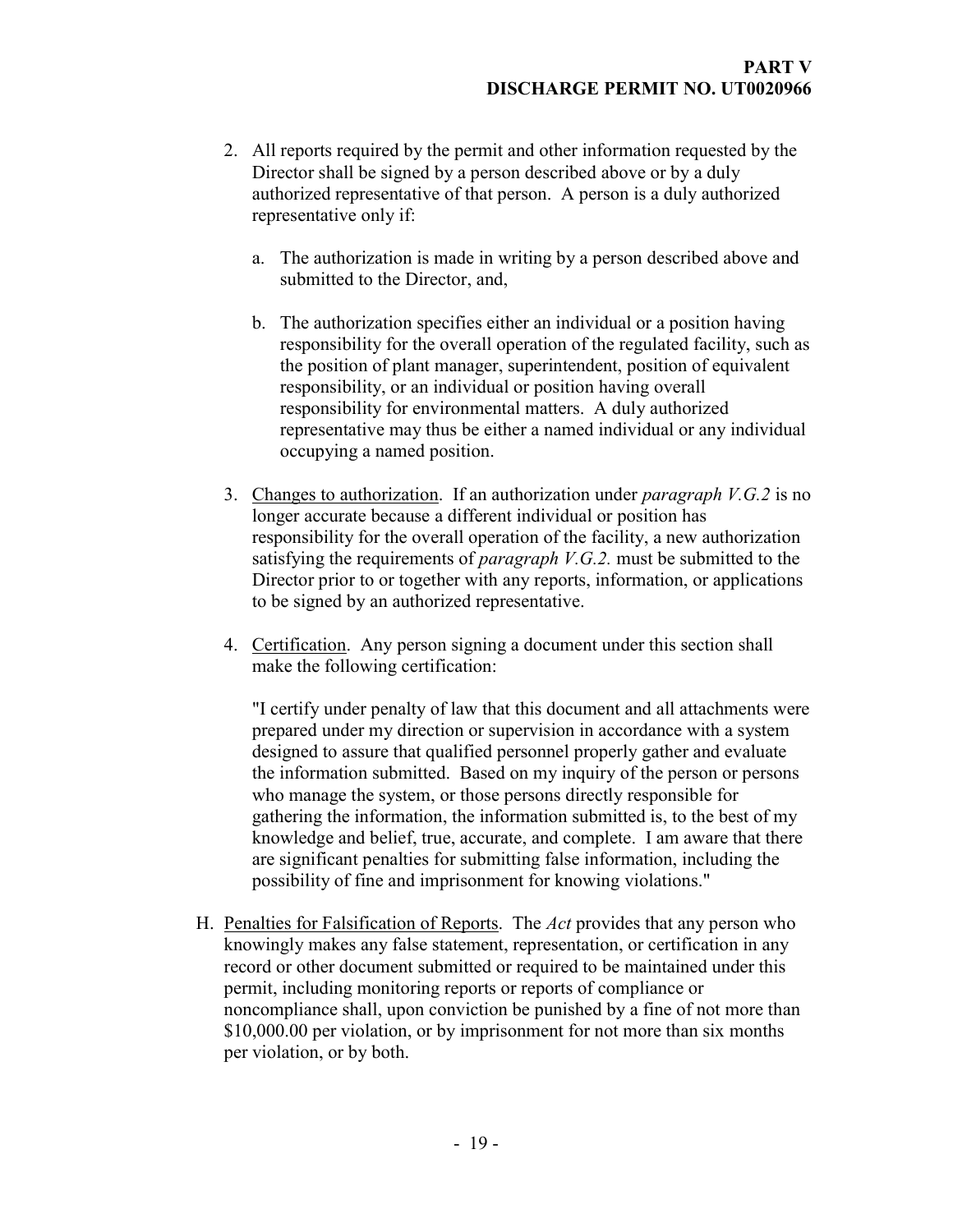- I. Availability of Reports. Except for data determined to be confidential under UAC R317-8-3.2, all reports prepared in accordance with the terms of this permit shall be available for public inspection at the office of Director. As required by the Act, permit applications, permits and effluent data shall not be considered confidential.
- J. Oil and Hazardous Substance Liability. Nothing in this permit shall be construed to preclude the permittee of any legal action or relieve the permittee from any responsibilities, liabilities, or penalties to which the permittee is or may be subject under the *Act*.
- K. Property Rights. The issuance of this permit does not convey any property rights of any sort, or any exclusive privileges, nor does it authorize any injury to private property or any invasion of personal rights, nor any infringement of federal, state or local laws or regulations.
- L. Severability. The provisions of this permit are severable, and if any provisions of this permit, or the application of any provision of this permit to any circumstance, are held invalid, the application of such provision to other circumstances, and the remainder of this permit, shall not be affected thereby.
- M. Transfers. This permit may be automatically transferred to a new permittee if:
	- 1. The current permittee notifies the Director at least 20 days in advance of the proposed transfer date;
	- 2. The notice includes a written agreement between the existing and new permittee's containing a specific date for transfer of permit responsibility, coverage, and liability between them; and,
	- 3. The Director does not notify the existing permittee and the proposed new permittee of his or her intent to modify, or revoke and reissue the permit. If this notice is not received, the transfer is effective on the date specified in the agreement mentioned in paragraph 2 above.
- N. State or Federal Laws. Nothing in this permit shall be construed to preclude the institution of any legal action or relieve the permittee from any responsibilities, liabilities, or penalties established pursuant to any applicable state law or regulation under authority preserved by UCA 19-5-117 and Section 510 of the Act or any applicable Federal or State transportation regulations, such as but not limited to the Department of Transportation regulations.
- O. Water Quality Reopener Provision. This permit may be reopened and modified (following proper administrative procedures) to include the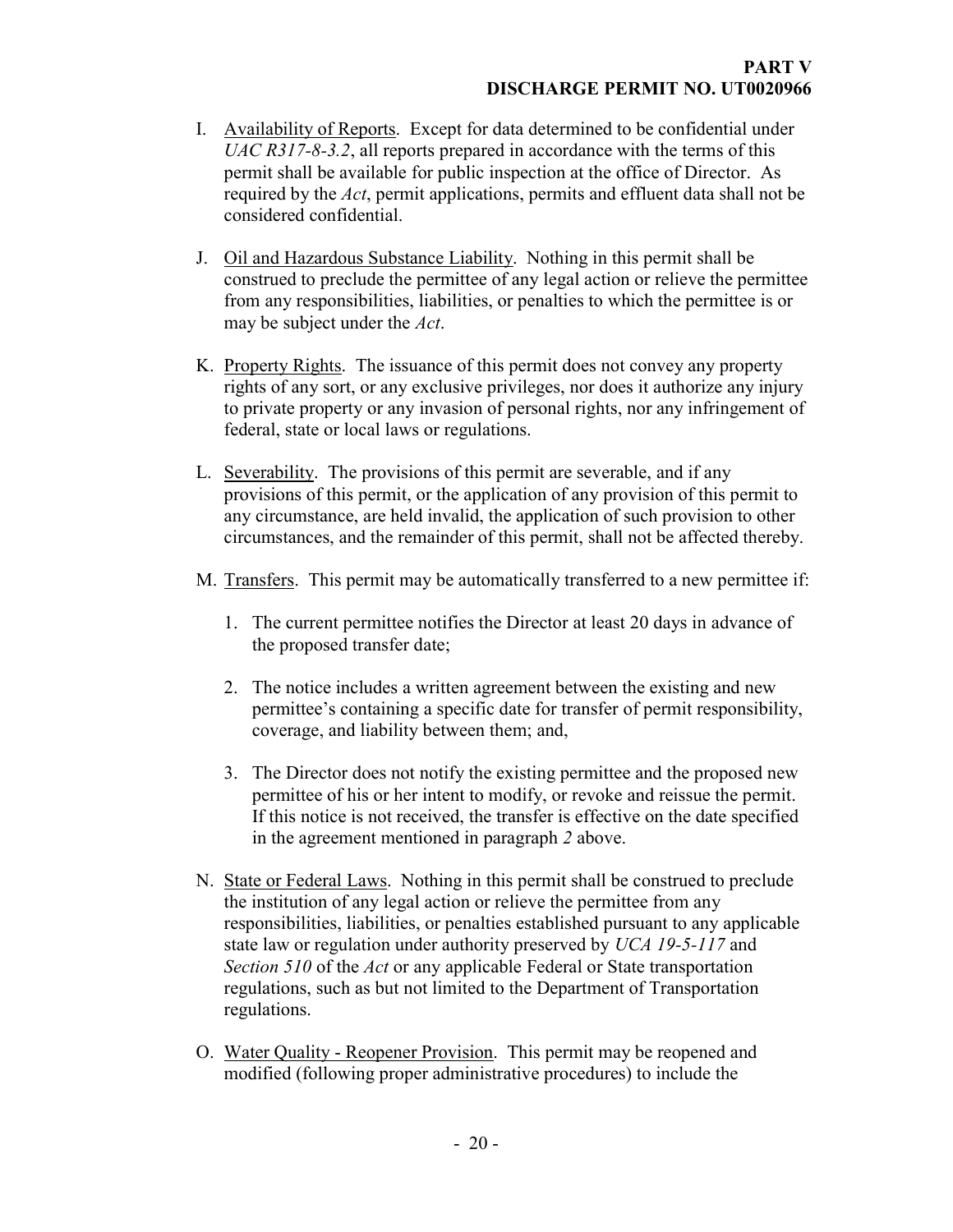appropriate effluent limitations and compliance schedule, if necessary, if one or more of the following events occurs:

- 1. Water Quality Standards for the receiving water(s) to which the permittee discharges are modified in such a manner as to require different effluent limits than contained in this permit.
- 2. A final wasteload allocation is developed and approved by the State and/or EPA for incorporation in this permit.
- 3. Revisions to the current CWA  $\S$  208 area wide treatment management plans or promulgations/revisions to TMDLs (40 CFR 130.7) approved by the EPA and adopted by DWQ which calls for different effluent limitations than contained in this permit.
- P. Biosolids Reopener Provision. This permit may be reopened and modified (following proper administrative procedures) to include the appropriate biosolids limitations (and compliance schedule, if necessary), management practices, other appropriate requirements to protect public health and the environment, or if there have been substantial changes (or such changes are planned) in biosolids use or disposal practices; applicable management practices or numerical limitations for pollutants in biosolids have been promulgated which are more stringent than the requirements in this permit; and/or it has been determined that the permittees biosolids use or land application practices do not comply with existing applicable state of federal regulations.
- Q. Toxicity Limitation Reopener Provision. This permit may be reopened and modified (following proper administrative procedures) to include, whole effluent toxicity (WET) limitations, a compliance date, a compliance schedule, a change in the whole effluent toxicity (biomonitoring) protocol, numerical limitations, or any other conditions related to the control of toxicants if toxicity is detected in the outfall during the duration of the permit.
- R. Storm Water-Reopener Provision. At any time during the duration (life) of this permit, this permit may be reopened and modified (following proper administrative procedures) as per UAC R317.8, to include, any applicable storm water provisions and requirements, a storm water pollution prevention plan, a compliance schedule, a compliance date, monitoring and/or reporting requirements, or any other conditions related to the control of storm water discharges to "waters-of-State".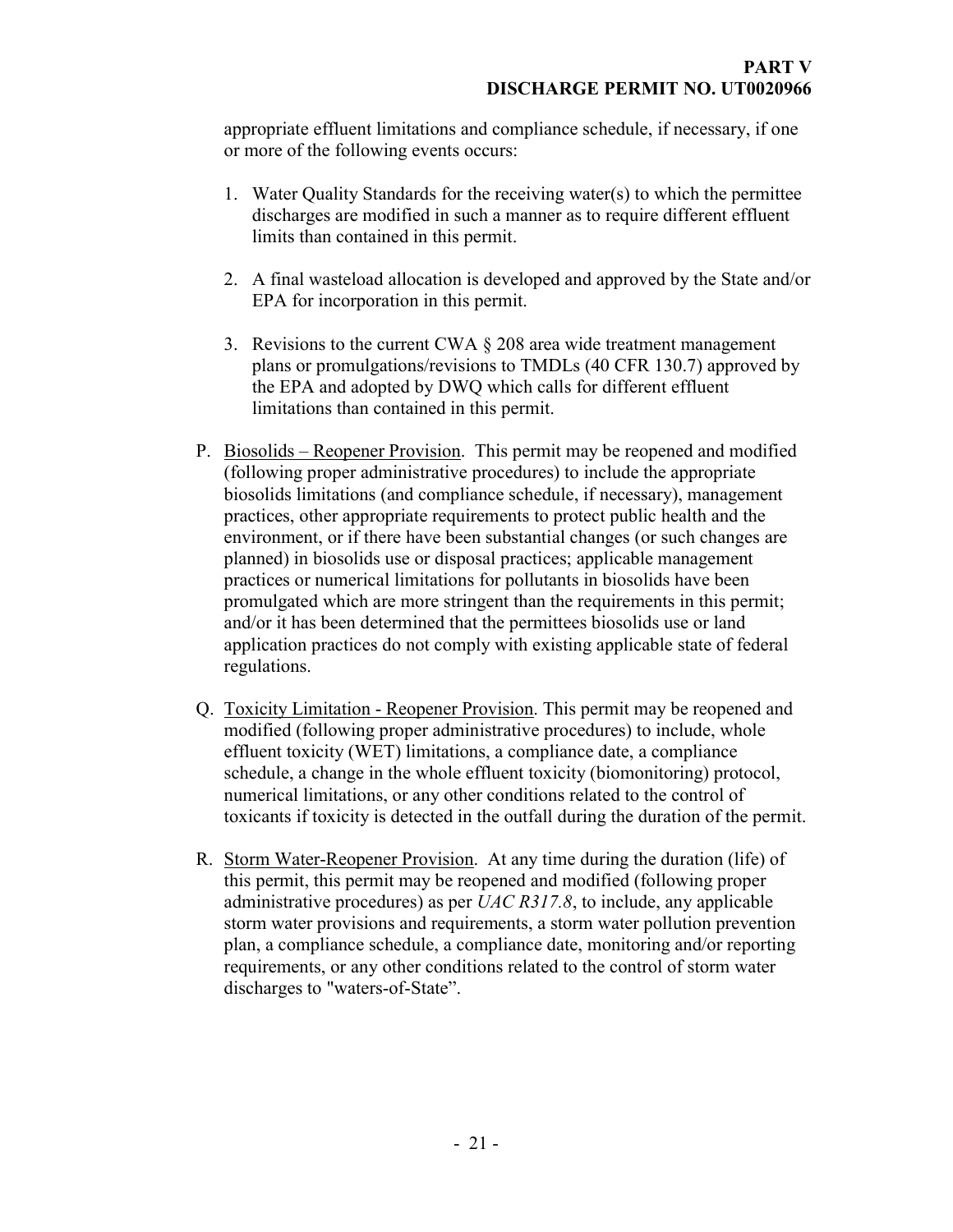## VI. DEFINITIONS

#### A. Wastewater.

- 1. The "7-day (and weekly) average", other than for e-coli bacteria, fecal coliform bacteria, and total coliform bacteria, is the arithmetic average of all samples collected during a consecutive 7-day period or calendar week, whichever is applicable. Geometric means shall be calculated for e-coli bacteria, fecal coliform bacteria, and total coliform bacteria. The 7-day and weekly averages are applicable only to those effluent characteristics for which there are 7-day average effluent limitations. The calendar week, which begins on Sunday and ends on Saturday, shall be used for purposes of reporting self-monitoring data on discharge monitoring report forms. Weekly averages shall be calculated for all calendar weeks with Saturdays in the month. If a calendar week overlaps two months (i.e., the Sunday is in one month and the Saturday in the following month), the weekly average calculated for that calendar week shall be included in the data for the month that contains Saturday.
- 2. The "30-day (and monthly) average," other than for e-coli bacteria, fecal coliform bacteria and total coliform bacteria, is the arithmetic average of all samples collected during a consecutive 30-day period or calendar month, whichever is applicable. Geometric means shall be calculated for e-coli bacteria, fecal coliform bacteria and total coliform bacteria. The calendar month shall be used for purposes of reporting self-monitoring data on discharge monitoring report forms.
- 3. "Act," means the Utah Water Quality Act.
- 4. "Bypass," means the diversion of waste streams from any portion of a treatment facility.
- 5. "Composite Samples" shall be flow proportioned. The composite sample shall, as a minimum, contain at least four (4) samples collected over the compositing period. Unless otherwise specified, the time between the collection of the first sample and the last sample shall not be less than six (6) hours nor more than 24 hours. Acceptable methods for preparation of composite samples are as follows:
	- a. Constant time interval between samples, sample volume proportional to flow rate at time of sampling;
	- b. Constant time interval between samples, sample volume proportional to total flow (volume) since last sample. For the first sample, the flow rate at the time the sample was collected may be used;